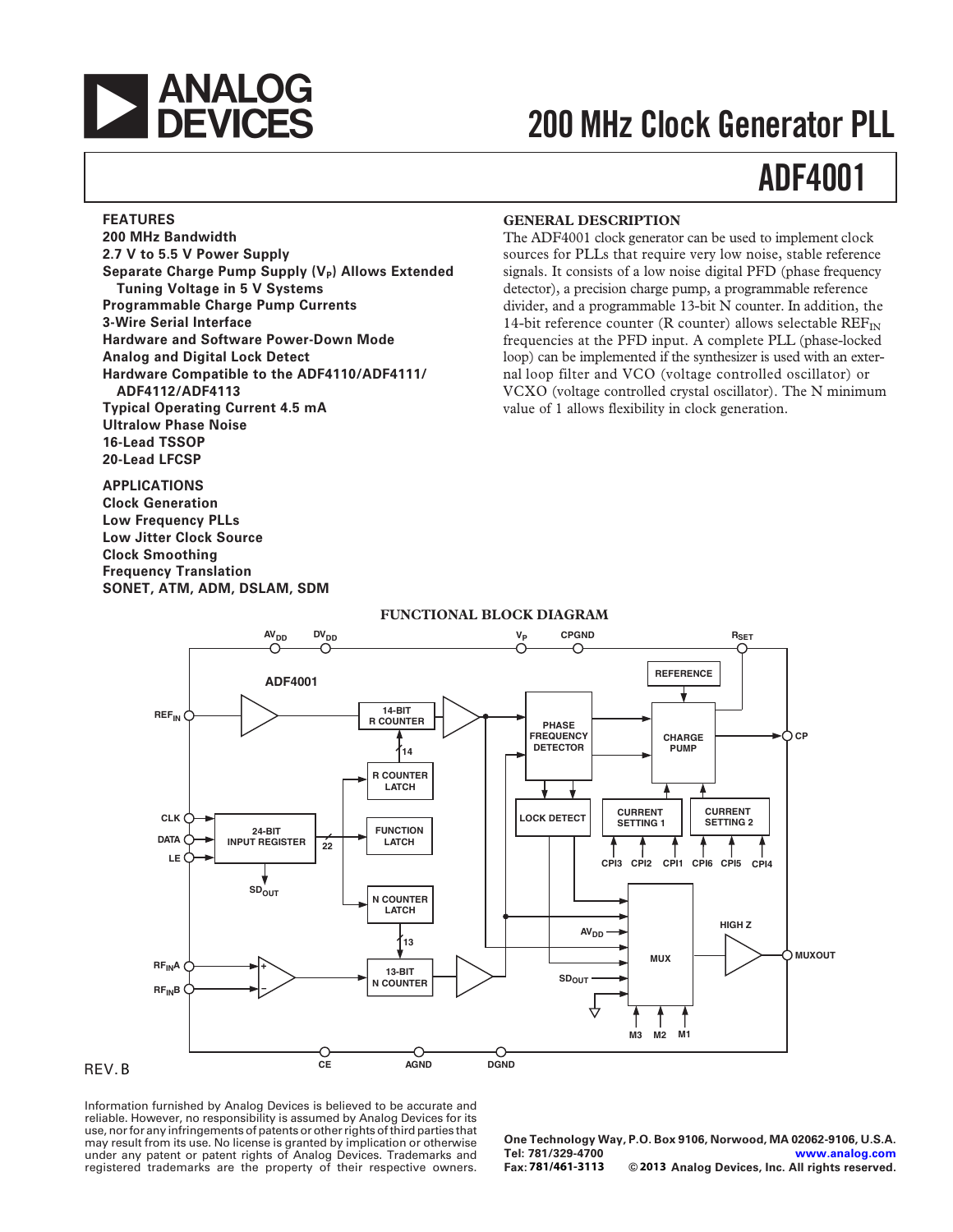**ADF4001–SPECIFICATIONS1 (AVDD = DVDD = 3 V 10%, 5 V 10%; AVDD** ≤ **VP** ≤ **6.0 V ; AGND = DGND =**  $CPGND = 0$  V;  $R_{SET} = 4.7$  k $\Omega$ ;  $T_A = T_{MIN}$  to  $T_{MAX}$ , unless otherwise noted; dBm referred to 50  $\Omega$ .)

| Parameter                                                                                                                                                                                                                                                                  | <b>B</b> Version                                                        | Unit                                                                                    | <b>Test Conditions/Comments</b>                                                                                                                                                                                     |  |  |  |  |  |  |
|----------------------------------------------------------------------------------------------------------------------------------------------------------------------------------------------------------------------------------------------------------------------------|-------------------------------------------------------------------------|-----------------------------------------------------------------------------------------|---------------------------------------------------------------------------------------------------------------------------------------------------------------------------------------------------------------------|--|--|--|--|--|--|
| RF CHARACTERISTICS (3 V)<br>RF Input Frequency<br>RF Input Sensitivity                                                                                                                                                                                                     | 5/165<br>$-10/0$                                                        | MHz min/max<br>dBm min/max                                                              | See Figure 3 for Input Circuit                                                                                                                                                                                      |  |  |  |  |  |  |
| RF CHARACTERISTICS (5 V)<br>RF Input Frequency                                                                                                                                                                                                                             | 10/200<br>20/200                                                        | MHz min/max<br>MHz min/max                                                              | $-5/0$ dBm min/max<br>$-10/0$ dBm min/max                                                                                                                                                                           |  |  |  |  |  |  |
| REF <sub>IN</sub> CHARACTERISTICS<br>$REF_{IN}$ Input Frequency                                                                                                                                                                                                            | 5/104                                                                   | MHz min/max                                                                             | See Figure 2 for Input Circuit<br>For f < 5 MHz, Use DC-Coupled Square Wave<br>(0 to V <sub>DD</sub> )                                                                                                              |  |  |  |  |  |  |
| $REF_{IN}$ Input Sensitivity <sup>2</sup><br>REF <sub>IN</sub> Input Capacitance<br>REF <sub>IN</sub> Input Current                                                                                                                                                        | $-5$<br>10<br>±100                                                      | dBm min<br>pF max<br>μA max                                                             | AC-Coupled. When DC-Coupled:<br>0 to V <sub>DD</sub> Max (CMOS Compatible)                                                                                                                                          |  |  |  |  |  |  |
| PHASE DETECTOR<br>Phase Detector Frequency <sup>3</sup>                                                                                                                                                                                                                    | 55                                                                      | MHz max                                                                                 |                                                                                                                                                                                                                     |  |  |  |  |  |  |
| <b>CHARGE PUMP</b><br>$I_{CP}$ Sink/Source<br>High Value<br>Low Value<br><b>Absolute Accuracy</b><br>$R_{\text{SET}}$ Range<br>I <sub>CP</sub> Three-State Leakage Current<br>Sink and Source Current Matching<br>$I_{CP}$ vs. $V_{CP}$<br>I <sub>CP</sub> vs. Temperature | 5<br>625<br>2.5<br>2.7/10<br>1<br>2<br>1.5<br>2                         | mA typ<br>μA typ<br>$%$ typ<br>$k\Omega$ typ<br>nA typ<br>$%$ typ<br>$%$ typ<br>$%$ typ | Programmable: See Table V<br>With $R_{\text{SET}} = 4.7 \text{ k}\Omega$<br>With $R_{SET} = 4.7 k\Omega$<br>See Table V<br>$0.5 V \le V_{CP} \le V_P - 0.5$<br>$0.5 V \le V_{CP} \le V_P - 0.5$<br>$V_{CP} = V_P/2$ |  |  |  |  |  |  |
| <b>LOGIC INPUTS</b><br>V <sub>INH</sub> , Input High Voltage<br>V <sub>INL</sub> , Input Low Voltage<br>I <sub>INH</sub> /I <sub>INL</sub> , Input Current<br>C <sub>IN</sub> , Input Capacitance                                                                          | $0.8 \times DV_{DD}$<br>$0.2 \times DV_{DD}$<br>±1<br>10                | V min<br>V max<br>µA max<br>pF max                                                      |                                                                                                                                                                                                                     |  |  |  |  |  |  |
| <b>LOGIC OUTPUTS</b><br>V <sub>OH</sub> , Output High Voltage<br>V <sub>OL</sub> , Output Low Voltage                                                                                                                                                                      | $DV_{DD}$ – 0.4<br>0.4                                                  | V min<br>V max                                                                          | $I_{OH} = 500 \mu A$<br>$I_{OL} = 500 \mu A$                                                                                                                                                                        |  |  |  |  |  |  |
| <b>POWER SUPPLIES</b><br>$AV_{DD}$<br>$\rm DV_{DD}$<br>$V_{P}$<br>$I_{DD}$ <sup>4</sup> (AI <sub>DD</sub> + DI <sub>DD</sub> )<br>ADF4001<br>$I_{P}$<br>Low Power Sleep Mode                                                                                               | 2.7/5.5<br>AV <sub>DD</sub><br>AV <sub>DD</sub> /6.0<br>5.5<br>0.4<br>1 | V min/V max<br>V min/V max<br>mA max<br>mA max<br>μA typ                                | $AV_{DD} \leq V_P \leq 6.0 V$<br>4.5 mA typical<br>$T_A = 25$ °C                                                                                                                                                    |  |  |  |  |  |  |
| NOISE CHARACTERISTICS<br>ADF4001 Phase Noise Floor <sup>5</sup><br>Phase Noise Performance <sup>6</sup><br>200 MHz Output <sup>7</sup><br>Spurious Signals                                                                                                                 | $-161$<br>$-153$<br>$-99$                                               | $dBc/Hz$ typ<br>dBc/Hz typ<br>dBc/Hz typ                                                | @ 200 kHz PFD Frequency<br>@ 1 MHz PFD Frequency<br>@ VCXO Output<br>@ 1 kHz Offset and 200 kHz PFD Frequency                                                                                                       |  |  |  |  |  |  |
| 200 MHz Output <sup>7</sup>                                                                                                                                                                                                                                                | $-90/-95$                                                               | dBc typ/dBc typ                                                                         | @ 200 kHz/400 kHz and 200 kHz PFD Frequency                                                                                                                                                                         |  |  |  |  |  |  |

NOTES

<sup>1</sup>Operating temperature range (B Version) is  $-40^{\circ}$ C to  $+85^{\circ}$ C.

 ${}^{2}AV_{DD} = DV_{DD} = 3 V$ ; for  $AV_{DD} = DV_{DD} = 5 V$ , use CMOS compatible levels.

<sup>3</sup>Guaranteed by design. Sample tested to ensure compliance.

 ${}^{4}T_{A} = 25^{\circ}C$ ; AV<sub>DD</sub> = DV<sub>DD</sub> = 3 V; RF<sub>IN</sub> = 100 MHz.

<sup>5</sup>The synthesizer phase noise floor is estimated by measuring the in-band phase noise at the output of the VCO and subtracting 20 logN (where N is the N divider value).

6 The phase noise is measured with the EVAL-ADF4001EB1 evaluation board and the HP8562E spectrum analyzer.

 $^{7}$ f<sub>REF<sub>IN</sub> = 10 MHz; f<sub>PFD</sub> = 200 kHz; Offset Frequency = 1 kHz; f<sub>RF</sub> = 200 MHz; N = 1000; Loop B/W = 20 kHz.</sub>

Specifications subject to change without notice.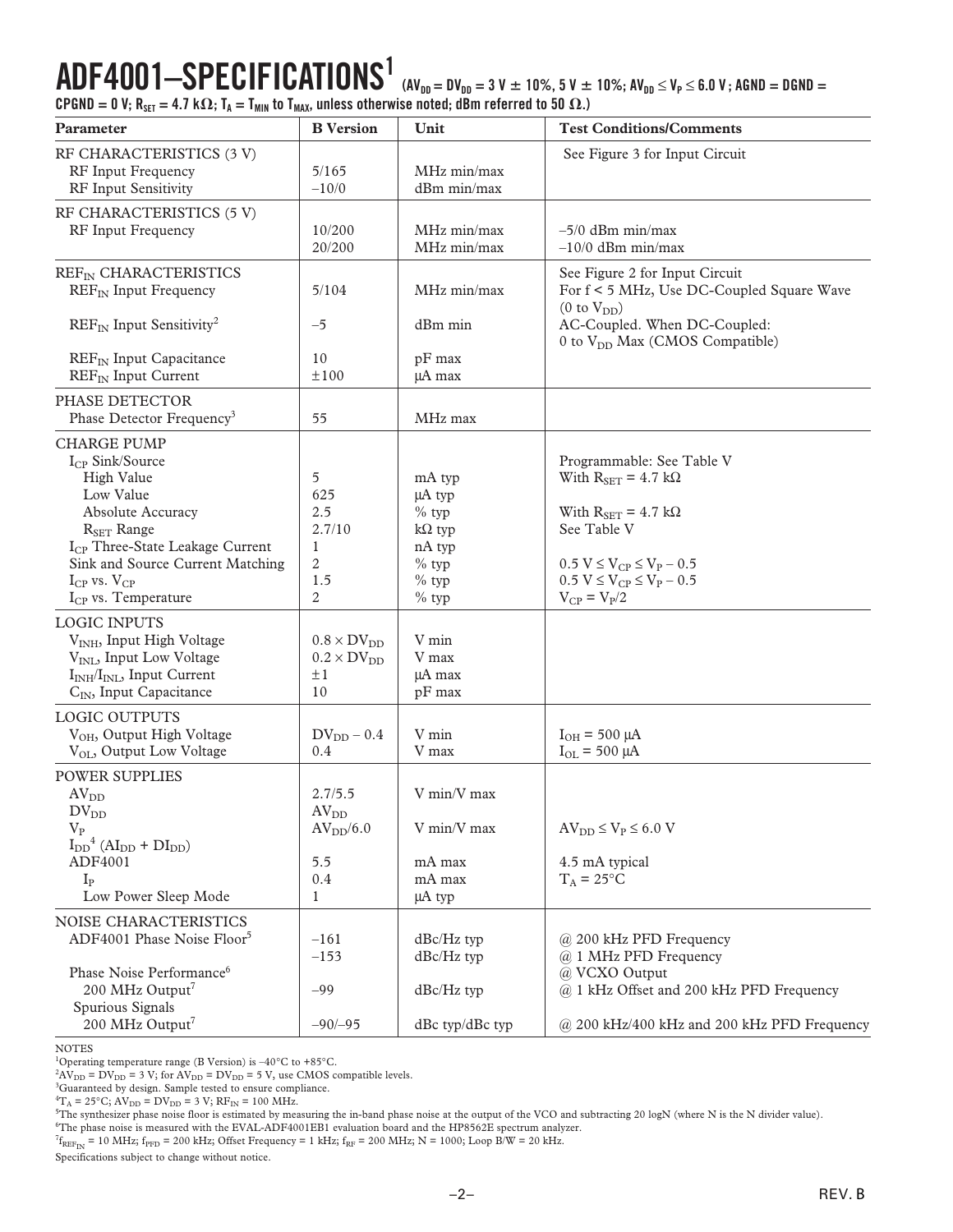#### $\blacksquare$  **TIMING** CHARACTERISTICS (AV<sub>DD</sub> = DV<sub>DD</sub> = 3 V  $\pm$  10%, 5 V  $\pm$  10%; AV<sub>DD</sub>  $\leq$  V<sub>p</sub>  $\leq$  6.0 V; AGND = DGND = CPGND= 0 V;  $R_{\sf SET} = 4.7 \; \text{k}\Omega$ ; T<sub>A</sub> = T<sub>MIN</sub> to T<sub>MAX</sub>, unless otherwise noted; dBm referred to 50  $\Omega$ .)

| Parameter      | Limit at<br>$T_{MIN}$ to $T_{MAX}$<br>(B Version) | Unit   | <b>Test Conditions/Comments</b> |
|----------------|---------------------------------------------------|--------|---------------------------------|
| $t_1$          | 10                                                | ns min | DATA to CLOCK Setup Time        |
| $t_2$          | 10                                                | ns min | DATA to CLOCK Hold Time         |
| $t_3$          | 25                                                | ns min | <b>CLOCK High Duration</b>      |
| $t_4$          | 25                                                | ns min | <b>CLOCK Low Duration</b>       |
| t <sub>5</sub> | 10                                                | ns min | CLOCK to LE Setup Time          |
| $t_6$          | 20                                                | ns min | LE Pulsewidth                   |

Guaranteed by design but not production tested.

Specifications subject to change without notice.



Figure 1. Timing Diagram

#### **ABSOLUTE MAXIMUM RATINGS1, 2**

 $(T_A = 25\degree C$ , unless otherwise noted.)

| TSSOP $\theta_{IA}$ Thermal Impedance  150.4°C/W                    |                |
|---------------------------------------------------------------------|----------------|
| LFCSP $\theta_{IA}$ Thermal Impedance (Paddle Soldered) 122°C/W     |                |
| LFCSP $\theta_{IA}$ Thermal Impedance (Paddle Not Soldered) 216°C/W |                |
| Lead Temperature, Soldering                                         |                |
| Vanor Phase (60 sec)                                                | $215^{\circ}C$ |

| Vapor Phase (60 sec) $\dots \dots \dots \dots \dots \dots \dots \dots \dots$ 215 °C |  |  |  |  |  |  |  |  |  |  |  |
|-------------------------------------------------------------------------------------|--|--|--|--|--|--|--|--|--|--|--|
|                                                                                     |  |  |  |  |  |  |  |  |  |  |  |

#### NOTES

<sup>1</sup>Stresses above those listed under Absolute Maximum Ratings may cause permanent damage to the device. This is a stress rating only; functional operation of the device at these or any other conditions above those listed in the operational sections of this specification is not implied. Exposure to absolute maximum rating conditions for extended periods may affect device reliability.

<sup>2</sup>This device is a high performance RF integrated circuit with an ESD rating of <2 kΩ and it is ESD sensitive. Proper precautions should be taken for handling and assembly.

 ${}^{3}$ GND = AGND = DGND = 0 V.

#### **CAUTION**

ESD (electrostatic discharge) sensitive device. Electrostatic charges as high as 4000 V readily accumulate on the human body and test equipment and can discharge without detection. Although the ADF4001 features proprietary ESD protection circuitry, permanent damage may occur on devices subjected to high energy electrostatic discharges. Therefore, proper ESD precautions are recommended to avoid performance degradation or loss of functionality.

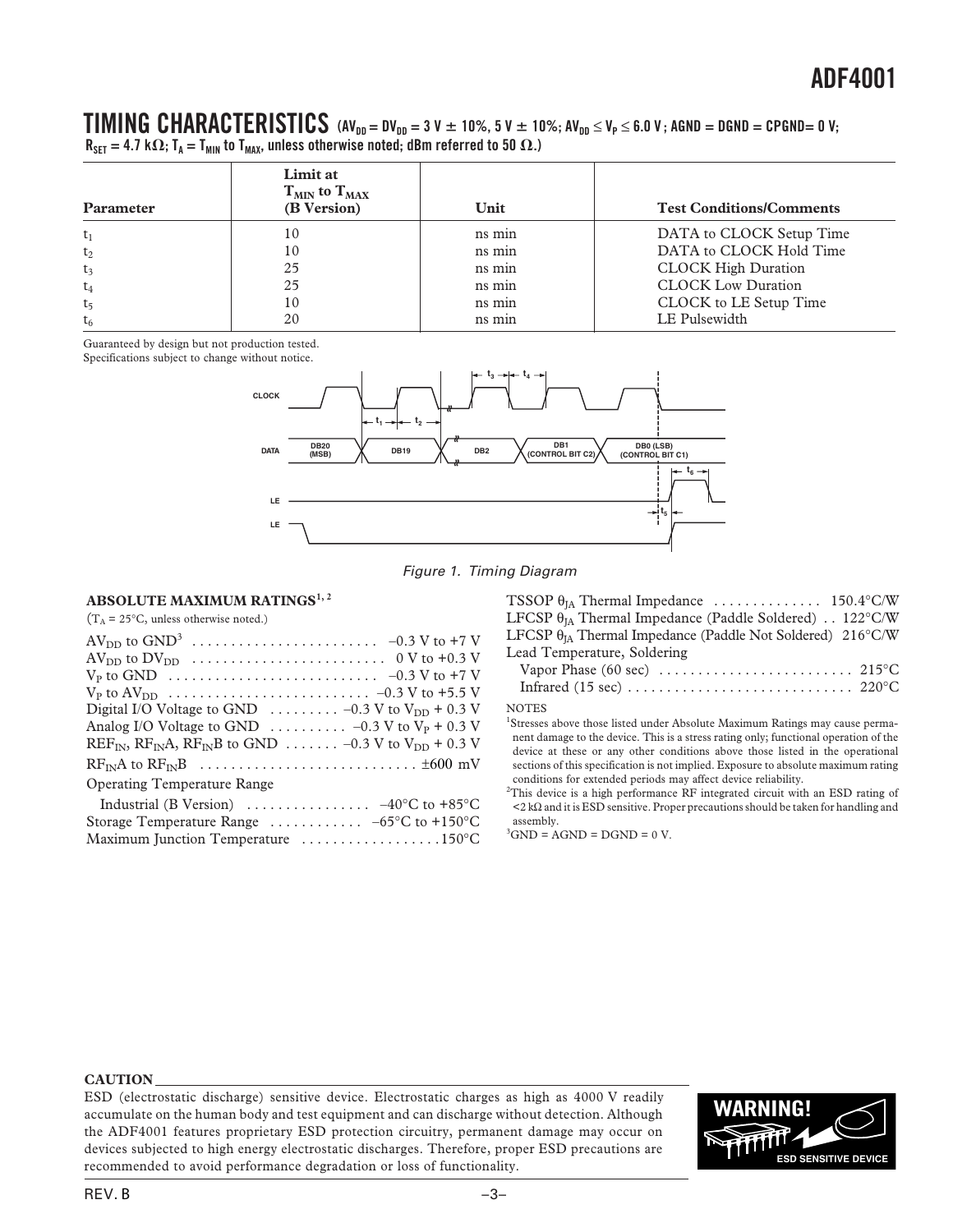

| <b>TSSOP</b>   | <b>LFCSP</b> |                         |                                                                                                                                                                                                                                                        |
|----------------|--------------|-------------------------|--------------------------------------------------------------------------------------------------------------------------------------------------------------------------------------------------------------------------------------------------------|
| Pin No.        | Pin No.      | <b>Mnemonic</b>         | <b>Description</b>                                                                                                                                                                                                                                     |
| $\mathbf{1}$   | 19           | RSET                    | Connecting a resistor between this pin and CPGND sets the maximum charge pump<br>output current. The nominal voltage potential at the R <sub>SET</sub> pin is 0.66 V. The relationship<br>between $I_{CP}$ and $R_{SET}$ is                            |
|                |              |                         | $I_{CP \, MAX} = \frac{23.5}{R_{SET}}$                                                                                                                                                                                                                 |
|                |              |                         | So, with $R_{\text{SET}} = 4.7 \text{ k}\Omega$ , Icp MAX = 5 mA.                                                                                                                                                                                      |
| $\overline{2}$ | 20           | CP                      | Charge Pump Output. When enabled, this provides $\pm l_{CP}$ to the external loop filter which,<br>in turn, drives the external VCO or VCXO.                                                                                                           |
| 3              | 1            | <b>CPGND</b>            | Charge Pump Ground. This is the ground return path for the charge pump.                                                                                                                                                                                |
| 4              | 2, 3         | <b>AGND</b>             | Analog Ground. This is the ground return path of the prescaler.                                                                                                                                                                                        |
| 5              | 4            | $RF_{IN}B$              | Complementary Input to the N counter. This point must be decoupled to the ground<br>plane with a small bypass capacitor, typically 100 pF. See Figure 3.                                                                                               |
| 6              | 5            | <b>RFINA</b>            | Input to the N counter. This small signal input is ac-coupled to the external VCO or VCXO.                                                                                                                                                             |
| $\overline{7}$ | 6, 7         | AV <sub>DD</sub>        | Analog Power Supply. This ranges from 2.7 V to 5.5 V. Decoupling capacitors to the<br>analog ground plane should be placed as close as possible to this pin. AV <sub>DD</sub> must have the<br>same value as DV <sub>DD</sub> .                        |
| 8              | 8            | <b>REF<sub>IN</sub></b> | Reference Input. This is a CMOS input with a nominal threshold of V <sub>DD</sub> /2 and a dc<br>equivalent input resistance of 100 k $\Omega$ . See Figure 2. This input can be driven from a TTL<br>or CMOS crystal oscillator or can be ac-coupled. |
| 9              | 9,10         | <b>DGND</b>             | Digital Ground.                                                                                                                                                                                                                                        |
| 10             | 11           | <b>CE</b>               | Chip Enable. A logic low on this pin powers down the device and puts the charge pump<br>output into three-state mode. Taking the pin high will power up the device, depending on<br>the status of the power-down bit F2.                               |
| 11             | 12           | <b>CLK</b>              | Serial Clock Input. This serial clock is used to clock in the serial data to the registers. The<br>data is latched into the 24-bit shift register on the CLK rising edge. This input is a high<br>impedance CMOS input.                                |
| 12             | 13           | <b>DATA</b>             | Serial Data Input. The serial data is loaded MSB first with the two LSBs being the control<br>bits. This input is a high impedance CMOS input.                                                                                                         |
| 13             | 14           | LE                      | Load Enable, CMOS Input. When LE goes high, the data stored in the shift registers is<br>loaded into one of the four latches, the latch being selected by using the control bits.                                                                      |
| 14             | 15           | <b>MUXOUT</b>           | This multiplexer output allows either the lock detect, the scaled RF, or the scaled reference<br>frequency to be accessed externally.                                                                                                                  |
| 15             | 16, 17       | <b>DV</b> <sub>DD</sub> | Digital Power Supply. This ranges from 2.7 V to 5.5 V. Decoupling capacitors to the<br>digital ground plane should be placed as close as possible to this pin. DV <sub>DD</sub> must be the<br>same value as AV <sub>DD</sub> .                        |
| 16             | 18           | $V_P$                   | Charge Pump Power Supply. This should be greater than or equal to V <sub>DD</sub> . In systems<br>where $V_{DD}$ is 3 V, it can be set to 5 V and used to drive a VCO or VCXO with a tuning<br>range of up to 5V.                                      |
| N/A            | EP           | <b>EPAD</b>             | Exposed Pad. The exposed pad should be connected to AGND.                                                                                                                                                                                              |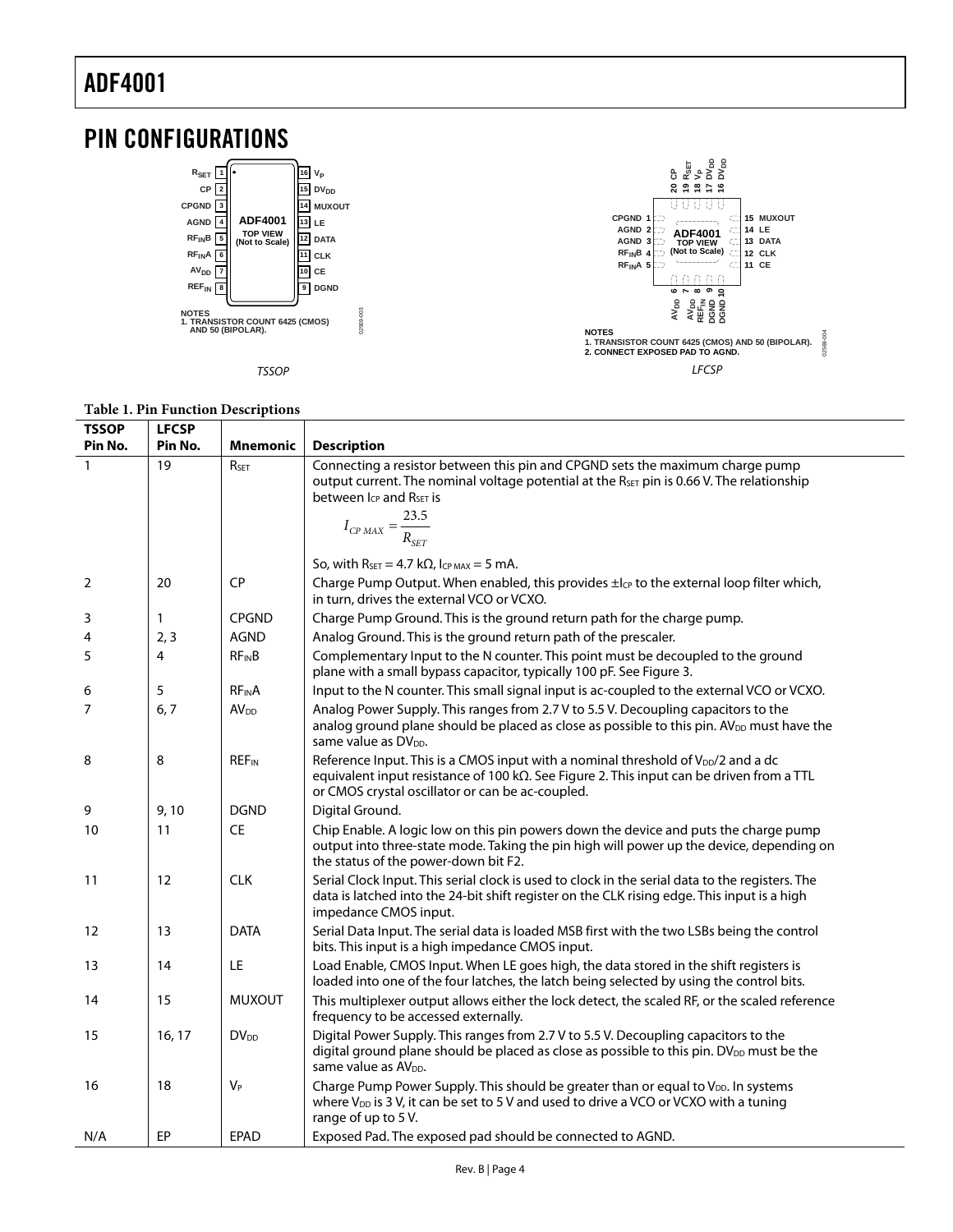### **Typical Performance Characteristics–ADF4001**



TPC 1. Input Sensitivity,  $V_{DD} = 3.3$  V, 100 pF on RF<sub>IN</sub>



TPC 2. Input Sensitivity,  $V_{DD} = 3.3$  V, 100 pF on RF<sub>IN</sub>



TPC 3. Phase Noise (200 MHz, 200 kHz, 20 kHz)



TPC 4. Integrated Phase Noise (200 MHz, 200 kHz, 20 kHz)



TPC 5. Reference Spurs (200 MHz, 200 kHz, 20 kHz)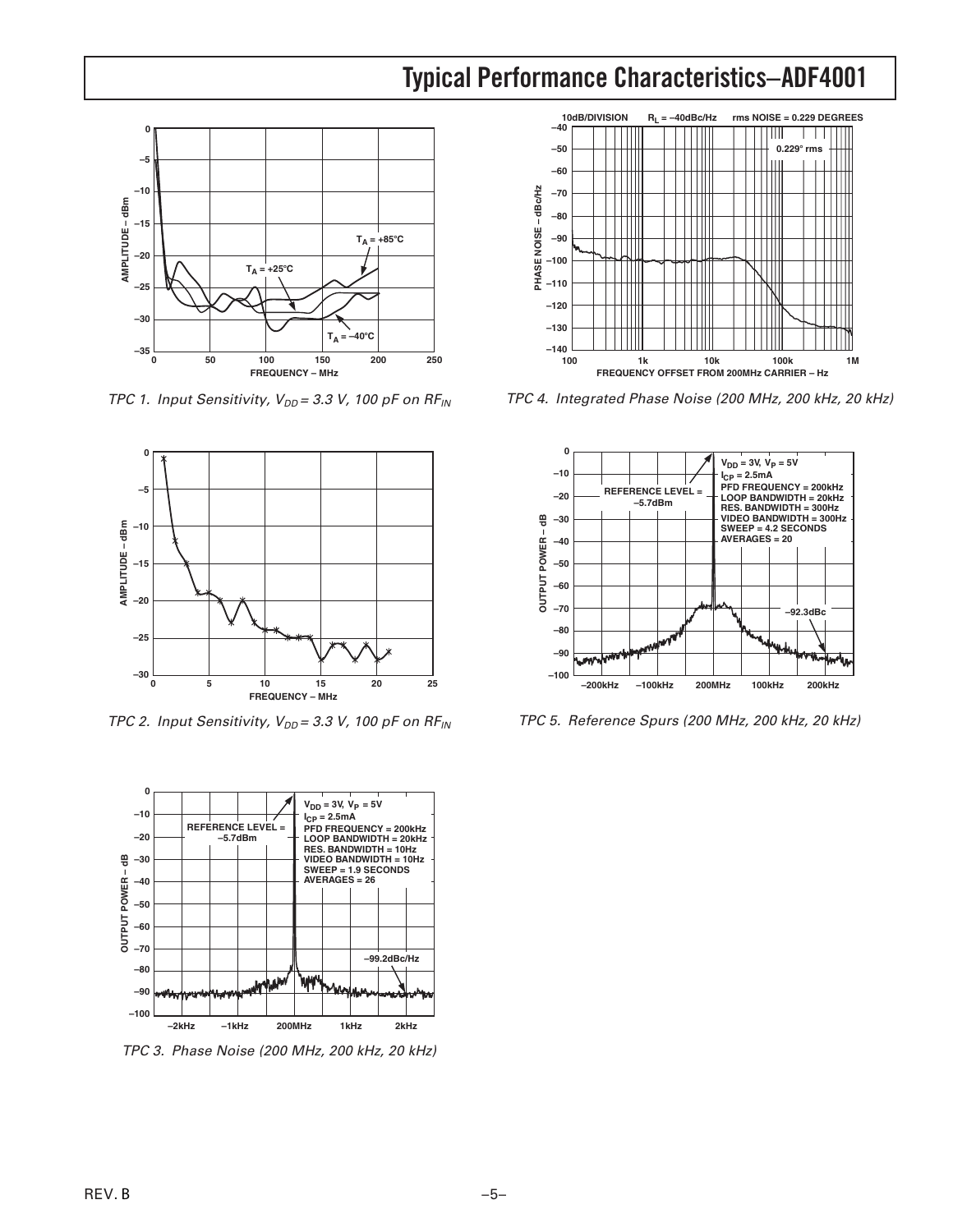#### **CIRCUIT DESCRIPTION**

#### **Reference Input Section**

The reference input stage is shown in Figure 2. SW1 and SW2 are normally closed switches. SW3 is normally open. When power-down is initiated, SW3 is closed and SW1 and SW2 are opened. This ensures that there is no loading of the  $REF_{IN}$  pin on power-down.



Figure 2. Reference Input Stage

#### **RF Input Stage**

The RF input stage is shown in Figure 3. It is followed by a two-stage limiting amplifier to generate the CML clock levels needed for the N counter buffer.



Figure 3. RF Input Stage

#### **N Counter**

The N CMOS counter allows a wide ranging division ratio in the PLL feedback counter. Division ratios of 1 to 8191 are allowed.

#### *N and R Relationship*

The N counter with the R counter make it possible to generate output frequencies that are spaced only by the reference frequency divided by *R*. The equation for the VCO frequency is

$$
f_{VCO} = N/R \times f_{REFIN}
$$

*fVCO* is the output frequency of the external voltage cotrolled oscillator (VCO).

*N* is the preset divide ratio of the binary 13-bit counter (1 to 8,191).

*fREFIN* is the external reference frequency oscillator.

*R* is the preset divide ratio of the binary 14-bit programmable reference counter (1 to 16,383).



Figure 4. N Counter

#### **R Counter**

The 14-bit R counter allows the input reference frequency to be divided down to produce the reference clock to the phase frequency detector (PFD). Division ratios from 1 to 16,383 are allowed.

#### **PHASE FREQUENCY DETECTOR (PFD) AND CHARGE PUMP**

The PFD takes inputs from the R counter and N counter and produces an output proportional to the phase and frequency difference between them. Figure 5 is a simplified schematic. The PFD includes a programmable delay element that controls the width of the antibacklash pulse. This pulse ensures that no dead zone is in the PFD transfer function and minimizes phase noise and reference spurs. Two bits in the reference counter latch, ABP2 and ABP1, control the width of the pulse (see Table III).



Figure 5. PFD Simplified Schematic and Timing (In Lock)

#### **MUXOUT AND LOCK DETECT**

The output multiplexer on the ADF4001 family allows the user to access various internal points on the chip. The state of MUXOUT is controlled by M3, M2, and M1 in the function latch. Table V shows the full truth table. Figure 6 shows the MUXOUT section in block diagram form.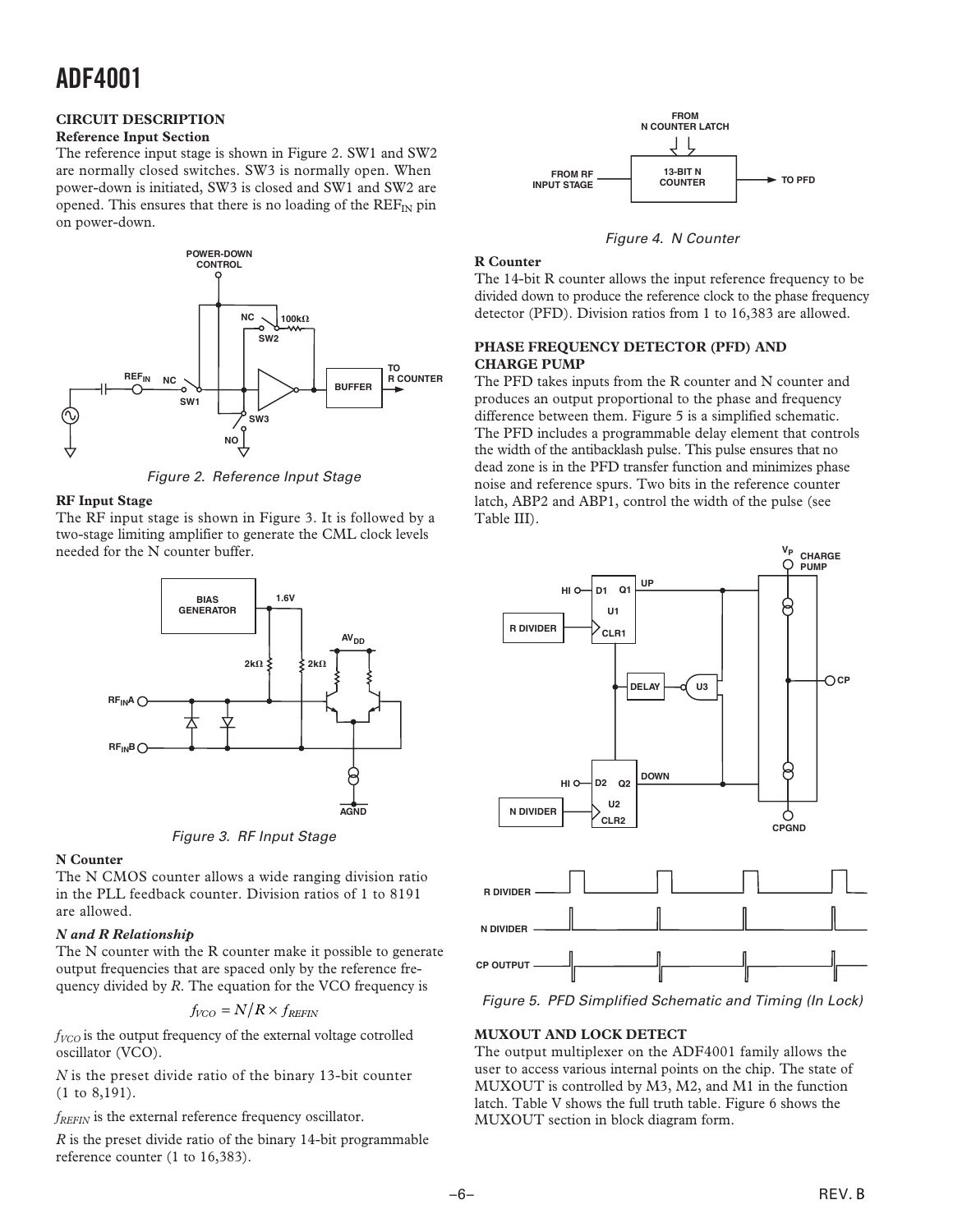



#### **Lock Detect**

MUXOUT can be programmed for two types of lock detect: digital lock detect and analog lock detect. Digital lock detect is active high. When LDP in the R counter latch is set to 0, digital lock detect is set high when the phase error on three consecutive phase detector cycles is less than 15 ns. With LDP set to 1, five consecutive cycles of less than 15 ns are required to set the lock detect. It will stay set high until a phase error of greater than

25 ns is detected on any subsequent PD cycle. The N-channel open-drain analog lock detect should be operated with an external pull-up resistor of 10 kΩ nominal. When lock has been detected, this output will be high with narrow low-going pulses.

#### **INPUT SHIFT REGISTER**

The ADF4001 digital section includes a 24-bit input shift register, a 14-bit R counter, and a 13-bit N counter. Data is clocked into the 24-bit shift register on each rising edge of CLK. The data is clocked in MSB first. Data is transferred from the shift register to one of four latches on the rising edge of LE. The destination latch is determined by the state of the two control bits (C2, C1) in the shift register. These are the two LSBs, DB1 and DB0, as shown in the timing diagram of Figure 1. The truth table for these bits is shown in Table I. Table II shows a summary of how the latches are programmed.

#### **Table I. C2, C1 Truth Table**

|              | <b>Control Bits</b> |                      |
|--------------|---------------------|----------------------|
| $\mathbf{C}$ | C1                  | Data Latch           |
|              |                     | R Counter            |
|              |                     | N Counter            |
|              |                     | Function Latch       |
|              |                     | Initialization Latch |

#### **Table II. ADF4001 Family Latch Summary**

|             | <b>RESERVED</b> |             |             | LOCK<br>DETECT<br>RECISIC | <b>TEST</b><br><b>MODE</b><br><b>BITS</b> | ANTI-<br><b>BACKLASH</b><br><b>WIDTH</b> |             | <b>14-BIT REFERENCE COUNTER</b> |                 |                 |                 |                 |                |                 |                 |                |                 | <b>CONTROL</b><br><b>BITS</b> |                |                 |                 |                 |                 |
|-------------|-----------------|-------------|-------------|---------------------------|-------------------------------------------|------------------------------------------|-------------|---------------------------------|-----------------|-----------------|-----------------|-----------------|----------------|-----------------|-----------------|----------------|-----------------|-------------------------------|----------------|-----------------|-----------------|-----------------|-----------------|
| <b>DB23</b> | <b>DB22</b>     | <b>DB21</b> | <b>DB20</b> | <b>DB19</b>               | <b>DB18</b>                               | <b>DB17</b>                              | <b>DB16</b> | <b>DB15</b>                     | <b>DB14</b>     | <b>DB13</b>     | <b>DB12</b>     | <b>DB11</b>     | <b>DB10</b>    | DB <sub>9</sub> | DB <sub>8</sub> | DB7            | DB <sub>6</sub> | DB <sub>5</sub>               | DB4            | DB <sub>3</sub> | DB <sub>2</sub> | DB <sub>1</sub> | DB <sub>0</sub> |
| $\lambda$   | Λ               | 灬           | ∟DP         | T <sub>2</sub>            | T1                                        | ABP <sub>2</sub>                         | ABP1        | <b>R14</b>                      | R <sub>13</sub> | R <sub>12</sub> | R <sub>11</sub> | R <sub>10</sub> | R <sub>9</sub> | R <sub>8</sub>  | R7              | R <sub>6</sub> | R <sub>5</sub>  | R <sub>4</sub>                | R <sub>3</sub> | <b>R2</b>       | R <sub>1</sub>  | C2(0) C1(0)     |                 |

#### **N COUNTER LATCH**

| <b>RESERVED</b>          |             | <b>CP</b><br><b>GAIN</b> | <b>13-BIT N COUNTER</b> |                 |                 |                  |                |                |             |             |             |                  |                | <b>RESERVED</b> |                |                           |                 |                      |                           |                 |                                          |             |                 |
|--------------------------|-------------|--------------------------|-------------------------|-----------------|-----------------|------------------|----------------|----------------|-------------|-------------|-------------|------------------|----------------|-----------------|----------------|---------------------------|-----------------|----------------------|---------------------------|-----------------|------------------------------------------|-------------|-----------------|
| <b>DB23</b>              | <b>DB22</b> | <b>DB21</b>              | <b>DB20</b>             | <b>DB19</b>     | <b>DB18</b>     | DB <sub>17</sub> | <b>DB16</b>    | <b>DB15</b>    | <b>DB14</b> | <b>DB13</b> | <b>DB12</b> | DB <sub>11</sub> | <b>DB10</b>    | DB <sub>9</sub> | DB8            | DB7                       | DB <sub>6</sub> | DB <sub>5</sub>      | DB4                       | DB <sub>3</sub> | DB <sub>2</sub>                          | DB1         | DB <sub>0</sub> |
| $\overline{\phantom{a}}$ |             | G1                       | N13                     | N <sub>12</sub> | N <sub>11</sub> | N <sub>10</sub>  | N <sub>9</sub> | N <sub>8</sub> | N7          | <b>N6</b>   | <b>N5</b>   | <b>N4</b>        | N <sub>3</sub> | N <sub>2</sub>  | N <sub>1</sub> | $\ddot{\phantom{1}}$<br>́ |                 | $\ddot{\phantom{1}}$ | $\lambda$<br>$\mathbf{r}$ | $\mathbf{v}$    | $\overline{\phantom{a}}$<br>$\mathbf{v}$ | C2(0) C1(1) |                 |

|             | 1 UNU 110N LATUH              |                        |                                                                      |                  |             |                  |                                        |             |             |                 |                        |                          |                   |                             |                                 |                |                 |                 |                                 |                               |                 |             |                 |
|-------------|-------------------------------|------------------------|----------------------------------------------------------------------|------------------|-------------|------------------|----------------------------------------|-------------|-------------|-----------------|------------------------|--------------------------|-------------------|-----------------------------|---------------------------------|----------------|-----------------|-----------------|---------------------------------|-------------------------------|-----------------|-------------|-----------------|
|             | <b>RESERVED</b>               | ᅹᅁ<br><b>WEI</b><br>28 | <b>CURRENT</b><br><b>CURRENT</b><br><b>SETTING</b><br><b>SETTING</b> |                  |             |                  | <b>TIMER COUNTER</b><br><b>CONTROL</b> |             |             |                 | ⊻<br>이<br>이번<br>렳<br>ш | šщ<br><b>ASTLO</b><br>LΣ | 빠쁜<br>∸<br>ا دە ⊒ | ≃ ><br>₩H<br>둩<br>≝<br>'트륨인 | <b>MUXOUT</b><br><b>CONTROL</b> |                |                 | - 소드<br>POWEI   | ' ⊞ ⊢<br><b>COUNTI</b><br>RESET | <b>CONTROL</b><br><b>BITS</b> |                 |             |                 |
| <b>DB23</b> | <b>DB22</b>                   | DB <sub>2</sub>        | <b>DB20</b>                                                          | <b>DB19</b>      | <b>DB18</b> | <b>DB17</b>      | <b>DB16</b>                            | <b>DB15</b> | <b>DB14</b> | <b>DB13</b>     | <b>DB12</b>            | <b>DB11</b>              | <b>DB10</b>       | DB <sub>9</sub>             | DB8                             | DB7            | DB <sub>6</sub> | DB <sub>5</sub> | DB4                             | DB <sub>3</sub>               | DB <sub>2</sub> | DB1         | DB <sub>0</sub> |
| A           | $\overline{\phantom{a}}$<br>л | PD <sub>2</sub>        | CPI6                                                                 | CP <sub>15</sub> | CPI4        | CP <sub>13</sub> | CPI <sub>2</sub>                       | CPI1        | TC4         | TC <sub>3</sub> | TC <sub>2</sub>        | TC <sub>1</sub>          | F <sub>5</sub>    | F <sub>4</sub>              | F <sub>3</sub>                  | F <sub>2</sub> | M3              | M <sub>2</sub>  | M1                              | PD <sub>1</sub>               | F <sub>1</sub>  | C2(1) C1(0) |                 |

**FUNCTION LATCH**

#### **INITIALIZATION LATCH**

|                          | <b>RESERVED</b> | POWER-<br>DOWN 2 |                  | <b>CURRENT</b><br><b>SETTING</b> |             |                 | <b>CURRENT</b><br><b>SETTING</b> |                  |             | <b>TIMER COUNTER</b><br><b>CONTROL</b> |                 |                 | $\overline{8}$ $\overline{9}$<br>٠<br>없 | šщ<br>FASTLO<br>ENABL | шш<br>필토<br>ల≑  | <b>∝</b><br>₩Ŗ<br>. œ<br>모임후나여<br>ᅙᅀ |                 | <b>MUXOUT</b><br><b>CONTROL</b> |     | 6≩<br>≥<br>οç<br>ᅀ | ш⊢<br>⊢ய<br><b>SESI</b> |                 | <b>CONTROL</b><br><b>BITS</b> |
|--------------------------|-----------------|------------------|------------------|----------------------------------|-------------|-----------------|----------------------------------|------------------|-------------|----------------------------------------|-----------------|-----------------|-----------------------------------------|-----------------------|-----------------|--------------------------------------|-----------------|---------------------------------|-----|--------------------|-------------------------|-----------------|-------------------------------|
| <b>DB23</b>              | <b>DB22</b>     | <b>DB21</b>      | <b>DB20</b>      | <b>DB19</b>                      | <b>DB18</b> | DB <sub>1</sub> | <b>DB16</b>                      | <b>DB15</b>      | <b>DB14</b> | <b>DB13</b>                            | <b>DB12</b>     | <b>DB11</b>     | <b>DB10</b>                             | DB <sub>9</sub>       | DB <sub>8</sub> | DB7                                  | DB <sub>6</sub> | DB <sub>5</sub>                 | DB4 | DB3                | DB <sub>2</sub>         | DB <sub>1</sub> | DB <sub>0</sub>               |
| $\overline{\phantom{a}}$ |                 | PD <sub>2</sub>  | CP <sub>16</sub> | CP <sub>I5</sub>                 | CPI4        | CPI3            | CPI <sub>2</sub>                 | CPI <sup>-</sup> | TC4         | TC <sub>3</sub>                        | TC <sub>2</sub> | TC <sub>1</sub> | F <sub>5</sub>                          | F4                    | F <sub>3</sub>  | F <sub>2</sub>                       | M <sub>3</sub>  | M <sub>2</sub>                  | M1  | <b>PD1</b>         | F1                      |                 | $C2(1)$ $C1(1)$               |

**X = DON'T CARE**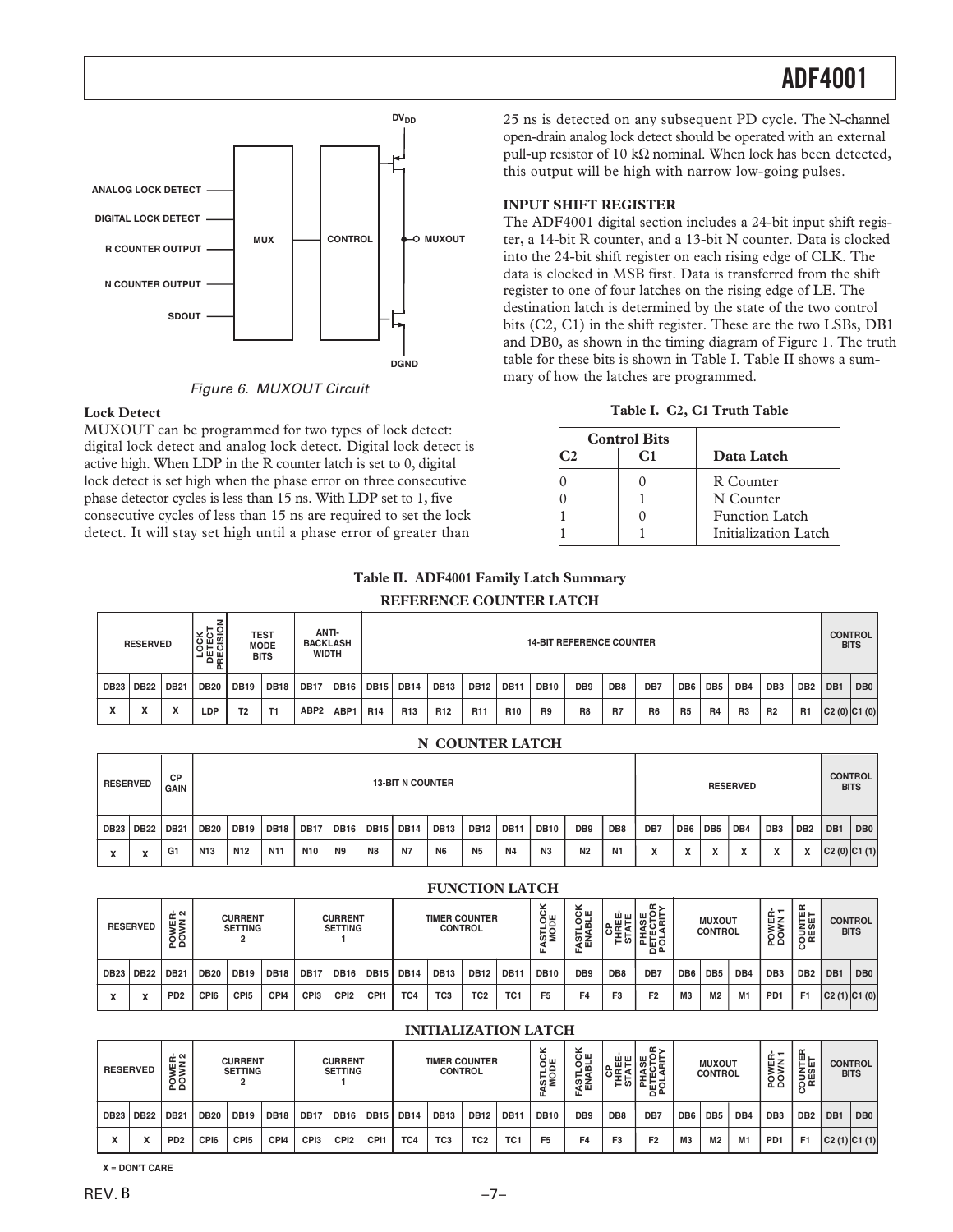|                | <b>RESERVED</b> |             | LOCK<br>DETECT<br>PRECISION |                | <b>TEST</b><br><b>MODE</b><br><b>BITS</b> | ANTI-<br><b>BACKLASH</b><br><b>WIDTH</b>                                                 |              |                 |                   |                                                   |                  |                 |                               | <b>14-BIT REFERENCE COUNTER</b> |     |                |                |     |                               |                 |                      |                     | <b>CONTROL</b><br><b>BITS</b> |
|----------------|-----------------|-------------|-----------------------------|----------------|-------------------------------------------|------------------------------------------------------------------------------------------|--------------|-----------------|-------------------|---------------------------------------------------|------------------|-----------------|-------------------------------|---------------------------------|-----|----------------|----------------|-----|-------------------------------|-----------------|----------------------|---------------------|-------------------------------|
| DB23           | <b>DB22</b>     | <b>DB21</b> | <b>DB20</b>                 | <b>DB19</b>    | <b>DB18</b>                               | <b>DB17</b>                                                                              | <b>DB16</b>  | <b>DB15</b>     | <b>DB14</b>       | <b>DB13</b>                                       | <b>DB12</b>      | <b>DB11</b>     | <b>DB10</b>                   | DB <sub>9</sub>                 | DB8 | DB7            | DB6            | DB5 | DB4                           | DB <sub>3</sub> | DB <sub>2</sub>      | DB1                 | DB <sub>0</sub>               |
| x              | x               | x           | LDP                         | T <sub>2</sub> | T1                                        | ABP2                                                                                     | ABP1         | R <sub>14</sub> | R <sub>13</sub>   | R <sub>12</sub>                                   | R <sub>11</sub>  | R <sub>10</sub> | R9                            | R8                              | R7  | R <sub>6</sub> | R <sub>5</sub> | R4  | R <sub>3</sub>                | R <sub>2</sub>  | R <sub>1</sub>       |                     | $C2(0)$ $ C1(0) $             |
| X = DON'T CARE |                 |             |                             |                |                                           |                                                                                          |              |                 |                   |                                                   |                  |                 |                               |                                 |     |                |                |     |                               |                 |                      |                     |                               |
|                |                 |             |                             |                |                                           |                                                                                          |              |                 |                   |                                                   |                  |                 |                               |                                 |     |                |                |     |                               |                 |                      |                     |                               |
|                |                 |             |                             |                |                                           |                                                                                          |              |                 |                   | R <sub>14</sub>                                   | R <sub>13</sub>  |                 | R <sub>12</sub>               |                                 |     | R <sub>3</sub> | R <sub>2</sub> |     | R <sub>1</sub>                |                 |                      | <b>DIVIDE RATIO</b> |                               |
|                |                 |             |                             |                |                                           |                                                                                          |              |                 |                   | $\pmb{0}$                                         | $\pmb{0}$        |                 | 0                             |                                 |     | 0              | $\pmb{0}$      |     | 1                             |                 | 1                    |                     |                               |
|                |                 |             |                             |                |                                           |                                                                                          |              |                 |                   | $\bf{0}$<br>$\bf{0}$                              | $\mathbf 0$<br>0 |                 | $\bf{0}$<br>0                 |                                 |     | 0<br>0         | 1<br>1         |     | $\mathbf{0}$<br>$\mathbf{1}$  |                 | $\overline{2}$<br>3  |                     |                               |
|                |                 |             |                             |                |                                           |                                                                                          |              |                 |                   | $\mathbf 0$                                       | $\mathbf 0$      |                 | 0                             | <br>                            |     | 1              | $\bf{0}$       |     | $\mathbf 0$                   |                 | 4                    |                     |                               |
|                |                 |             |                             |                |                                           |                                                                                          |              |                 |                   | ٠                                                 | $\cdot$          |                 | $\cdot$                       |                                 |     | $\cdot$        | $\cdot$        |     | $\cdot$                       |                 | $\cdot$              |                     |                               |
|                |                 |             |                             |                |                                           |                                                                                          |              |                 |                   | ٠                                                 |                  |                 | $\cdot$                       |                                 |     | ä,             | $\cdot$        |     | $\cdot$                       |                 | $\ddot{\phantom{0}}$ |                     |                               |
|                |                 |             |                             |                |                                           |                                                                                          |              |                 |                   | 1                                                 | $\mathbf{1}$     |                 | $\overline{\phantom{a}}$<br>1 | <br>                            |     | $\lambda$<br>1 | ÷.<br>$\bf{0}$ |     | $\overline{\phantom{a}}$<br>0 |                 | 16380                |                     |                               |
|                |                 |             |                             |                |                                           |                                                                                          |              |                 |                   | 1                                                 | 1                |                 | 1                             |                                 |     | 1              | 0              |     | 1                             |                 | 16381                |                     |                               |
|                |                 |             |                             |                |                                           |                                                                                          |              |                 |                   | 1                                                 | $\mathbf{1}$     |                 | 1                             |                                 |     | 1              | 1              |     | 0                             |                 | 16382                |                     |                               |
|                |                 |             |                             |                |                                           |                                                                                          |              |                 |                   | 1                                                 | 1                |                 | $\mathbf{1}$                  |                                 |     | 1              | $\mathbf{1}$   |     | $\mathbf{1}$                  |                 | 16383                |                     |                               |
|                |                 |             |                             |                |                                           |                                                                                          |              |                 |                   |                                                   |                  |                 |                               |                                 |     |                |                |     |                               |                 |                      |                     |                               |
|                |                 |             |                             |                |                                           |                                                                                          |              |                 |                   |                                                   |                  |                 |                               |                                 |     |                |                |     |                               |                 |                      |                     |                               |
|                |                 |             |                             |                |                                           | ABP <sub>2</sub>                                                                         | ABP1         |                 |                   | ANTIBACKLASH PULSE WIDTH                          |                  |                 |                               |                                 |     |                |                |     |                               |                 |                      |                     |                               |
|                |                 |             |                             |                |                                           | 0                                                                                        | $\mathbf 0$  |                 | 2.9 <sub>ns</sub> |                                                   |                  |                 |                               |                                 |     |                |                |     |                               |                 |                      |                     |                               |
|                |                 |             |                             |                |                                           | 0                                                                                        | $\mathbf{1}$ |                 | 1.3ns             |                                                   |                  |                 |                               |                                 |     |                |                |     |                               |                 |                      |                     |                               |
|                |                 |             |                             |                |                                           | 1                                                                                        | $\bf{0}$     |                 | 6.0ns             |                                                   |                  |                 |                               |                                 |     |                |                |     |                               |                 |                      |                     |                               |
|                |                 |             |                             |                |                                           | $\mathbf{1}$                                                                             | $\mathbf{1}$ |                 | 2.9 <sub>ns</sub> |                                                   |                  |                 |                               |                                 |     |                |                |     |                               |                 |                      |                     |                               |
|                |                 |             |                             |                |                                           |                                                                                          |              |                 |                   |                                                   |                  |                 |                               |                                 |     |                |                |     |                               |                 |                      |                     |                               |
|                |                 |             |                             |                |                                           | TEST MODE BITS SHOULD<br>BE SETTO 00 FOR NORMAL                                          |              |                 |                   |                                                   |                  |                 |                               |                                 |     |                |                |     |                               |                 |                      |                     |                               |
|                |                 |             |                             |                |                                           | <b>OPERATION</b>                                                                         |              |                 |                   |                                                   |                  |                 |                               |                                 |     |                |                |     |                               |                 |                      |                     |                               |
|                |                 |             |                             |                |                                           |                                                                                          |              |                 |                   |                                                   |                  |                 |                               |                                 |     |                |                |     |                               |                 |                      |                     |                               |
|                |                 | LDP         |                             |                | <b>OPERATION</b>                          |                                                                                          |              |                 |                   |                                                   |                  |                 |                               |                                 |     |                |                |     |                               |                 |                      |                     |                               |
|                |                 | 0           |                             |                |                                           |                                                                                          |              |                 |                   | THREE CONSECUTIVE CYCLES OF PHASE DELAY LESS THAN |                  |                 |                               |                                 |     |                |                |     |                               |                 |                      |                     |                               |
|                |                 | 1           |                             |                |                                           | 15ns MUST OCCUR BEFORE LOCK DETECT IS SET.<br>15ns MUST OCCUR BEFORE LOCK DETECT IS SET. |              |                 |                   | FIVE CONSECUTIVE CYCLES OF PHASE DELAY LESS THAN  |                  |                 |                               |                                 |     |                |                |     |                               |                 |                      |                     |                               |
|                |                 |             |                             |                |                                           |                                                                                          |              |                 |                   |                                                   |                  |                 |                               |                                 |     |                |                |     |                               |                 |                      |                     |                               |
|                |                 |             |                             |                |                                           |                                                                                          |              |                 |                   |                                                   |                  |                 |                               |                                 |     |                |                |     |                               |                 |                      |                     |                               |

### **Table III. Reference Counter Latch Map**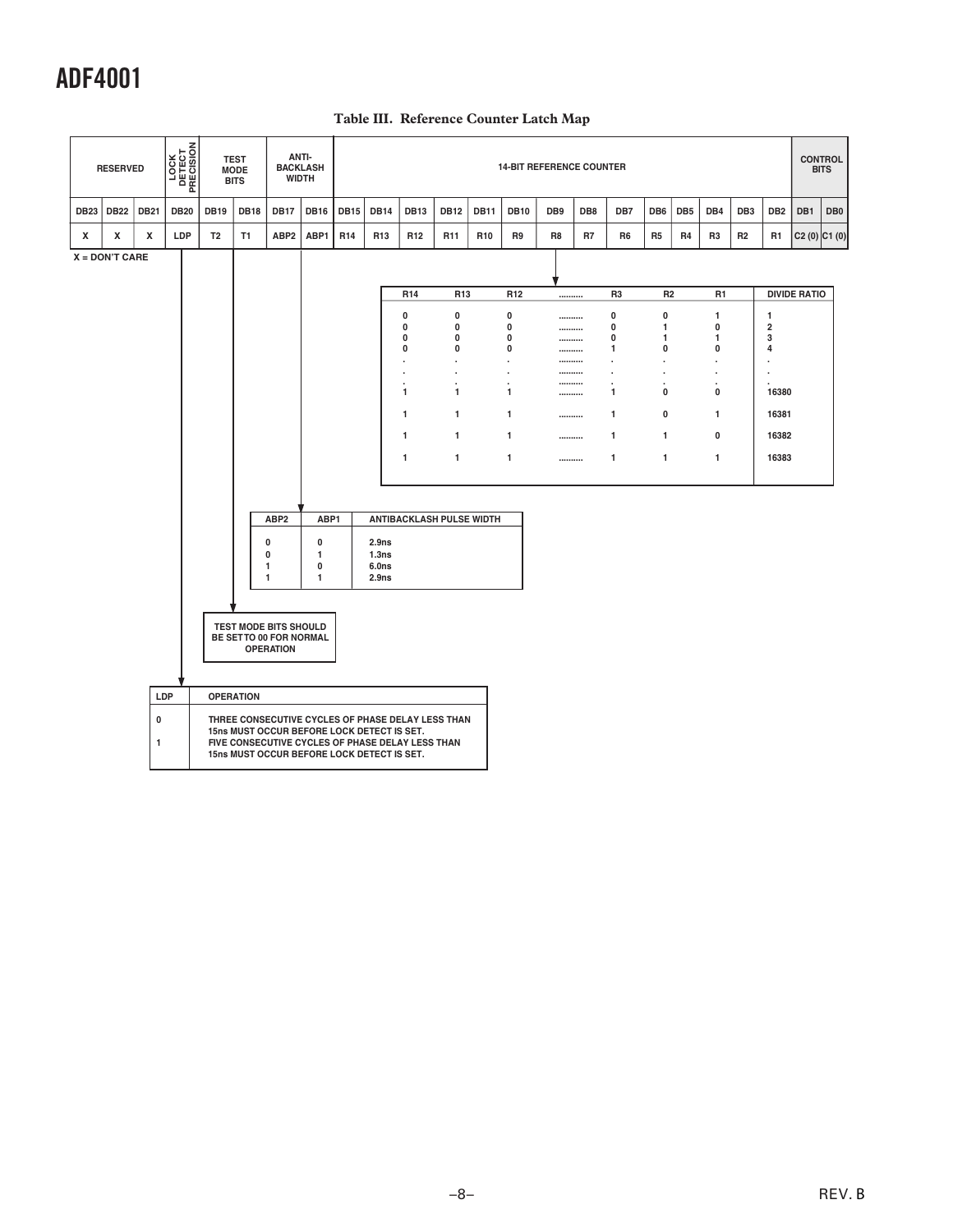| Table IV. N Counter Latch Map |  |
|-------------------------------|--|
|-------------------------------|--|

|             | <b>RESERVED</b> | GAIN<br>င်       |                                                      |                           |                |              |                                                          |             | <b>13-BIT N COUNTER</b> |                                                                  |                |                           |                                            |                 |                              |                        |                  |                 | <b>RESERVED</b> |                 |                 | <b>BITS</b> | <b>CONTROL</b>  |
|-------------|-----------------|------------------|------------------------------------------------------|---------------------------|----------------|--------------|----------------------------------------------------------|-------------|-------------------------|------------------------------------------------------------------|----------------|---------------------------|--------------------------------------------|-----------------|------------------------------|------------------------|------------------|-----------------|-----------------|-----------------|-----------------|-------------|-----------------|
| <b>DB23</b> | <b>DB22</b>     | <b>DB21</b>      | <b>DB20</b>                                          | <b>DB19</b>               | <b>DB18</b>    | <b>DB17</b>  | <b>DB16</b>                                              | <b>DB15</b> | <b>DB14</b>             | <b>DB13</b>                                                      | <b>DB12</b>    | <b>DB11</b>               | <b>DB10</b>                                | DB <sub>9</sub> | DB8                          | DB7                    | DB <sub>6</sub>  | DB <sub>5</sub> | DB4             | DB <sub>3</sub> | DB <sub>2</sub> | DB1         | DB <sub>0</sub> |
| x           | x               | G1               | N <sub>13</sub>                                      | N12                       | N11            | N10          | N <sub>9</sub>                                           | N8          | <b>N7</b>               | N <sub>6</sub>                                                   | N <sub>5</sub> | <b>N4</b>                 | N <sub>3</sub>                             | N <sub>2</sub>  | N1                           | х                      | x                | x               | х               | x               | x               | C2(0)       | C1(1)           |
|             |                 |                  |                                                      |                           |                |              |                                                          |             |                         |                                                                  |                |                           |                                            |                 |                              |                        | $X = DON'T CARE$ |                 |                 |                 |                 |             |                 |
|             |                 |                  |                                                      | <b>N13</b>                |                | <b>N12</b>   | N <sub>11</sub>                                          |             |                         | N3                                                               |                | N <sub>2</sub>            | N1                                         |                 |                              | N COUNTER DIVIDE RATIO |                  |                 |                 |                 |                 |             |                 |
|             |                 |                  |                                                      | 0<br>$\mathbf 0$          |                | 0<br>0       | 0<br>0                                                   |             | <br>                    | 0<br>$\mathbf 0$                                                 |                | 0<br>$\mathbf{1}$         | 1<br>$\mathbf{0}$                          |                 | 1<br>$\overline{\mathbf{2}}$ |                        |                  |                 |                 |                 |                 |             |                 |
|             |                 |                  |                                                      | $\pmb{0}$<br>$\pmb{0}$    |                | 0<br>0       | 0<br>0                                                   |             | <br>                    | $\mathbf 0$<br>1                                                 |                | $\mathbf{1}$<br>0         | $\mathbf{1}$<br>0                          |                 | 3<br>4                       |                        |                  |                 |                 |                 |                 |             |                 |
|             |                 |                  |                                                      | $\cdot$<br>$\blacksquare$ | ÷.             |              | $\ddot{\phantom{0}}$<br>ï                                |             | <br>                    | $\overline{\phantom{a}}$                                         |                | $\ddot{\phantom{0}}$<br>٠ | $\overline{\phantom{a}}$<br>$\blacksquare$ |                 |                              |                        |                  |                 |                 |                 |                 |             |                 |
|             |                 |                  |                                                      | $\mathbf{1}$              | ٠              | 1            | $\cdot$<br>1                                             |             | <br>                    | ٠<br>1                                                           |                | ٠<br>$\mathbf{0}$         | $\cdot$<br>$\mathbf{0}$                    |                 | 8188                         |                        |                  |                 |                 |                 |                 |             |                 |
|             |                 |                  |                                                      | $\mathbf{1}$              |                | $\mathbf{1}$ | $\mathbf{1}$                                             |             |                         | $\mathbf{1}$                                                     |                | 0                         | $\mathbf{1}$                               |                 | 8189                         |                        |                  |                 |                 |                 |                 |             |                 |
|             |                 |                  |                                                      | $\mathbf{1}$              |                | $\mathbf{1}$ | 1                                                        |             |                         | $\mathbf{1}$                                                     |                | $\mathbf{1}$              | $\mathbf{0}$                               |                 | 8190                         |                        |                  |                 |                 |                 |                 |             |                 |
|             |                 |                  |                                                      | $\mathbf{1}$              |                | $\mathbf{1}$ | $\mathbf{1}$                                             |             |                         | 1                                                                |                | 1                         | $\mathbf{1}$                               |                 | 8191                         |                        |                  |                 |                 |                 |                 |             |                 |
|             |                 |                  |                                                      |                           |                |              |                                                          |             |                         |                                                                  |                |                           |                                            |                 |                              |                        |                  |                 |                 |                 |                 |             |                 |
|             |                 |                  | <b>F4 (FUNCTION LATCH)</b><br><b>FASTLOCK ENABLE</b> |                           | <b>CP GAIN</b> |              | <b>OPERATION</b>                                         |             |                         |                                                                  |                |                           |                                            |                 |                              |                        |                  |                 |                 |                 |                 |             |                 |
|             |                 | 0                |                                                      |                           | $\mathbf 0$    |              |                                                          |             |                         | <b>CHARGE PUMP CURRENT SETTING</b>                               |                |                           |                                            |                 |                              |                        |                  |                 |                 |                 |                 |             |                 |
|             |                 | 0                |                                                      |                           | $\mathbf{1}$   |              | <b>1 IS PERMANENTLY USED</b>                             |             |                         | <b>CHARGE PUMP CURRENT SETTING</b>                               |                |                           |                                            |                 |                              |                        |                  |                 |                 |                 |                 |             |                 |
|             |                 | $\mathbf{1}$     |                                                      |                           | $\mathbf 0$    |              | <b>2 IS PERMANENTLY USED</b>                             |             |                         | <b>CHARGE PUMP CURRENT SETTING</b>                               |                |                           |                                            |                 |                              |                        |                  |                 |                 |                 |                 |             |                 |
|             |                 | 1                |                                                      |                           | $\mathbf{1}$   |              | 1 IS USED<br><b>CHARGE PUMP CURRENT IS</b>               |             |                         |                                                                  |                |                           |                                            |                 |                              |                        |                  |                 |                 |                 |                 |             |                 |
|             |                 |                  |                                                      |                           |                |              | SWITCHED TO SETTING 2. THE<br>TIME SPENT IN SETTING 2 IS |             |                         | DEPENDENT ON WHICH FASTLOCK<br><b>MODE IS USED. SEE FUNCTION</b> |                |                           |                                            |                 |                              |                        |                  |                 |                 |                 |                 |             |                 |
|             |                 |                  |                                                      |                           |                |              | <b>LATCH DESCRIPTION.</b>                                |             |                         |                                                                  |                |                           |                                            |                 |                              |                        |                  |                 |                 |                 |                 |             |                 |
|             |                 |                  |                                                      |                           |                |              |                                                          |             |                         |                                                                  |                |                           |                                            |                 |                              |                        |                  |                 |                 |                 |                 |             |                 |
|             |                 | DON'T CARE BITS. | THESE BITS ARE NOT USED<br>BY THE DEVICE AND ARE     |                           |                |              |                                                          |             |                         |                                                                  |                |                           |                                            |                 |                              |                        |                  |                 |                 |                 |                 |             |                 |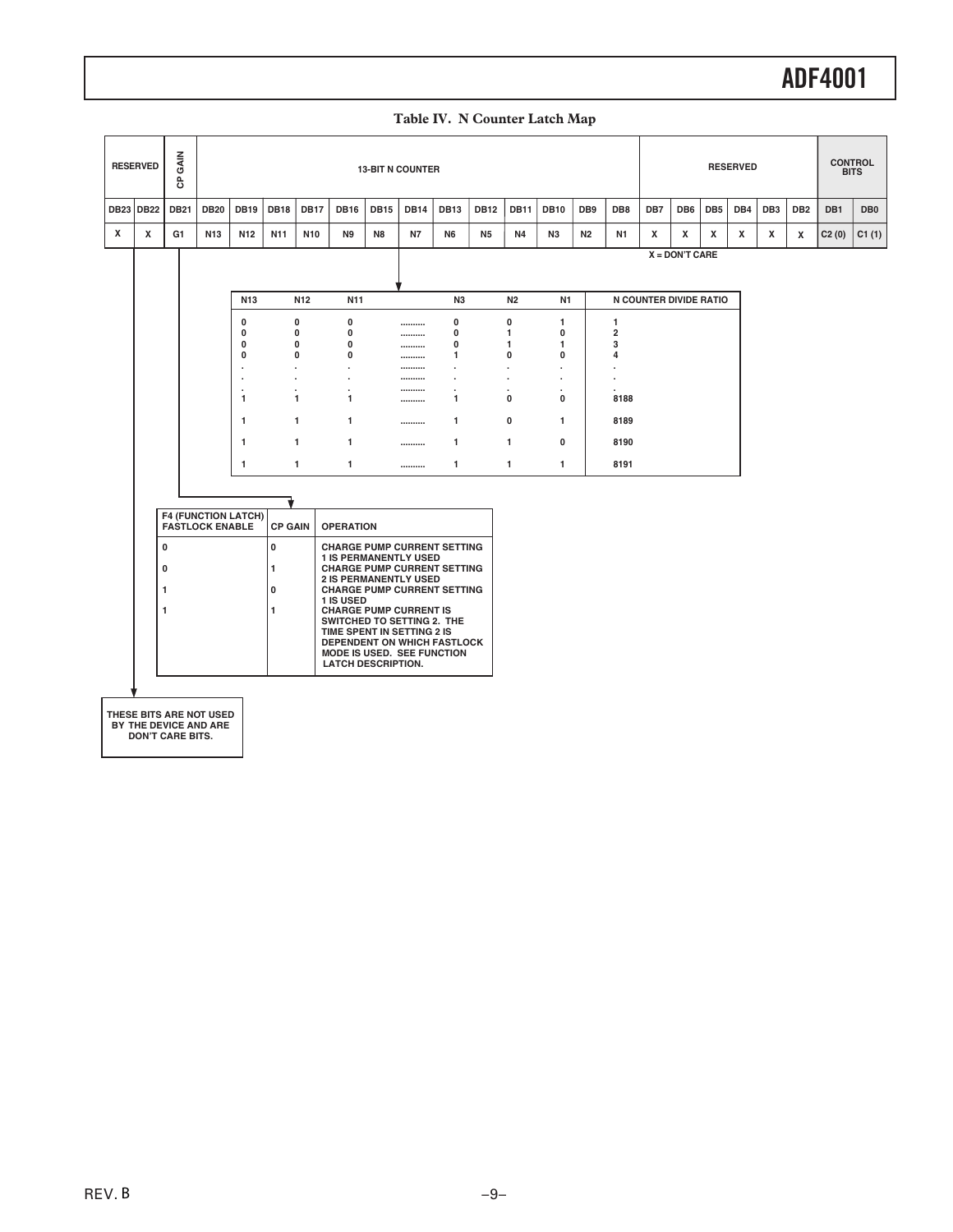**Table V. Function Latch Map**

|             | <b>RESERVED</b>                         | POWER-<br>DOWN 2 |                                                     | <b>CURRENT</b><br><b>SETTING</b><br>2                      |                                                                                                                                                                                                                                                                                        |                  | <b>CURRENT</b><br><b>SETTING</b><br>1                                                                                                                                                                                                                                           |                                                                                                                                    |                                                   | <b>TIMER COUNTER</b><br><b>CONTROL</b>                                                                                                                                                                                                                                                 |                                                                                                         |                                                                                                                                                       | <b>FASTLOCK</b><br>MODE | <b>FASTLOCK</b><br>ENABLE                                                                                   | <b>P</b><br>THREE-<br>STATE | PHASE<br>DETECTOR<br>POLARITY                                                                                                                                                                                 |                                                                                                                                                                                                   | <b>MUXOUT</b><br><b>CONTROL</b> |                                             | POWER-<br>DOWN 1                                                                                                                                                                  | <b>COUNTER</b><br>RESET  | <b>CONTROL</b><br><b>BITS</b>                                                                      |                 |  |
|-------------|-----------------------------------------|------------------|-----------------------------------------------------|------------------------------------------------------------|----------------------------------------------------------------------------------------------------------------------------------------------------------------------------------------------------------------------------------------------------------------------------------------|------------------|---------------------------------------------------------------------------------------------------------------------------------------------------------------------------------------------------------------------------------------------------------------------------------|------------------------------------------------------------------------------------------------------------------------------------|---------------------------------------------------|----------------------------------------------------------------------------------------------------------------------------------------------------------------------------------------------------------------------------------------------------------------------------------------|---------------------------------------------------------------------------------------------------------|-------------------------------------------------------------------------------------------------------------------------------------------------------|-------------------------|-------------------------------------------------------------------------------------------------------------|-----------------------------|---------------------------------------------------------------------------------------------------------------------------------------------------------------------------------------------------------------|---------------------------------------------------------------------------------------------------------------------------------------------------------------------------------------------------|---------------------------------|---------------------------------------------|-----------------------------------------------------------------------------------------------------------------------------------------------------------------------------------|--------------------------|----------------------------------------------------------------------------------------------------|-----------------|--|
| <b>DB23</b> | <b>DB22</b>                             | <b>DB21</b>      | <b>DB20</b>                                         | <b>DB19</b>                                                | <b>DB18</b>                                                                                                                                                                                                                                                                            | <b>DB17</b>      | <b>DB16</b>                                                                                                                                                                                                                                                                     | <b>DB15</b>                                                                                                                        | <b>DB14</b>                                       | <b>DB13</b>                                                                                                                                                                                                                                                                            | <b>DB12</b>                                                                                             | <b>DB11</b>                                                                                                                                           | <b>DB10</b>             | DB <sub>9</sub>                                                                                             | DB8                         | DB7                                                                                                                                                                                                           | DB6                                                                                                                                                                                               | DB <sub>5</sub>                 | DB4                                         | DB <sub>3</sub>                                                                                                                                                                   | DB <sub>2</sub>          | DB1                                                                                                | DB <sub>0</sub> |  |
| x           | x                                       | PD <sub>2</sub>  | CPI6                                                | CPI <sub>5</sub>                                           | CPI4                                                                                                                                                                                                                                                                                   | CP <sub>13</sub> | CPI <sub>2</sub>                                                                                                                                                                                                                                                                | CPI1                                                                                                                               | TC4                                               | TC <sub>3</sub>                                                                                                                                                                                                                                                                        | TC <sub>2</sub>                                                                                         | TC <sub>1</sub>                                                                                                                                       | F <sub>5</sub>          | F4                                                                                                          | F <sub>3</sub>              | F <sub>2</sub>                                                                                                                                                                                                | M3                                                                                                                                                                                                | M2                              | M1                                          | PD <sub>1</sub>                                                                                                                                                                   | F1                       | C2(1)C1(0)                                                                                         |                 |  |
|             | $X = DON'T CARE$<br>$\pmb{0}$<br>1<br>1 | <b>CE PIN</b>    | $\mathbf{1}$<br>1<br>PD <sub>2</sub><br>X<br>x<br>0 | CPI6<br>CPI3<br>0<br>0<br>$\pmb{0}$<br>$\pmb{0}$<br>1<br>1 | TC4<br>0<br>0<br>0<br>0<br>0<br>0<br>0<br>0<br>1<br>1<br>1<br>1<br>$\mathbf{1}$<br>$\mathbf{1}$<br>1<br>1<br>CPI <sub>5</sub><br>CPI <sub>2</sub><br>$\pmb{0}$<br>$\pmb{0}$<br>$\mathbf{1}$<br>$\mathbf{1}$<br>0<br>0<br>$\mathbf{1}$<br>$\mathbf{1}$<br>PD1<br>X<br>0<br>$\mathbf{1}$ | <b>MODE</b>      | TC <sub>3</sub><br>0<br>0<br>$\mathbf 0$<br>0<br>1<br>$\mathbf{1}$<br>1<br>1<br>$\pmb{0}$<br>$\pmb{0}$<br>0<br>$\pmb{0}$<br>$\mathbf{1}$<br>$\mathbf{1}$<br>1<br>$\mathbf{1}$<br><b>CP14</b><br>CPI1<br>0<br>1<br>0<br>1<br>0<br>1<br>$\pmb{0}$<br>1<br><b>NORMAL OPERATION</b> | TC <sub>2</sub><br>0<br>0<br>1<br>1<br>0<br>0<br>1<br>1<br>0<br>0<br>1<br>1<br>0<br>0<br>1<br>1<br>5.44<br>6.528<br>7.616<br>8.704 | 2.7k $\Omega$<br>1.088<br>2.176<br>3.264<br>4.352 | TC <sub>1</sub><br>$\pmb{0}$<br>1<br>0<br>1<br>0<br>1<br>0<br>1<br>0<br>1<br>0<br>1<br>0<br>1<br>0<br>1<br>$I_{\text{CP}}$ (mA)<br>4.7k $\Omega$<br>0.625<br>1.25<br>1.875<br>2.5<br>3.125<br>3.75<br>4.375<br>5.0<br><b>ASYNCHRONOUS POWER-DOWN</b><br><b>ASYNCHRONOUS POWER-DOWN</b> | 3<br>$\overline{7}$<br>11<br>15<br>19<br>23<br>27<br>31<br>35<br>39<br>43<br>47<br>51<br>55<br>59<br>63 | F4<br>0<br>$\mathbf{1}$<br>1<br><b>TIMEOUT</b><br>(PFD CYCLES)<br>10k $\Omega$<br>0.294<br>0.588<br>0.882<br>1.176<br>1.47<br>1.764<br>2.058<br>2.352 | X<br>0<br>1             | F3<br>0<br>1<br>F <sub>5</sub><br>M <sub>3</sub><br>$\pmb{0}$<br>0<br>0<br>0<br>1<br>1<br>1<br>$\mathbf{1}$ |                             | F <sub>2</sub><br>$\pmb{0}$<br>1<br><b>NORMAL</b><br>THREE-STATE<br><b>FASTLOCK MODE</b><br><b>FASTLOCK MODE 1</b><br><b>FASTLOCK MODE 2</b><br>M2<br>0<br>$\pmb{0}$<br>1<br>1<br>0<br>0<br>1<br>$\mathbf{1}$ | PHASE DETECTOR<br><b>POLARITY</b><br><b>NEGATIVE</b><br><b>POSITIVE</b><br><b>CHARGE PUMP OUTPUT</b><br><b>FASTLOCK DISABLED</b><br>M1<br>0<br>1<br>0<br>1<br>0<br>1<br>$\pmb{0}$<br>$\mathbf{1}$ |                                 | <b>OUTPUT</b><br><b>AVDD</b><br><b>DGND</b> | THREE-STATE OUTPUT<br><b>DIGITAL LOCK DETECT</b><br>N DIVIDER OUTPUT<br><b>R DIVIDER OUTPUT</b><br><b>N-CHANNEL OPEN-DRAIN</b><br><b>LOCK DETECT</b><br><b>SERIAL DATA OUTPUT</b> | F <sub>1</sub><br>0<br>1 | <b>COUNTER</b><br><b>OPERATION</b><br><b>NORMAL</b><br><b>R, N COUNTER</b><br><b>HELD IN RESET</b> |                 |  |
|             | 1                                       |                  | $\mathbf{1}$                                        |                                                            | $\mathbf{1}$                                                                                                                                                                                                                                                                           |                  |                                                                                                                                                                                                                                                                                 |                                                                                                                                    | SYNCHRONOUS POWER-DOWN                            |                                                                                                                                                                                                                                                                                        |                                                                                                         |                                                                                                                                                       |                         |                                                                                                             |                             |                                                                                                                                                                                                               |                                                                                                                                                                                                   |                                 |                                             |                                                                                                                                                                                   |                          |                                                                                                    |                 |  |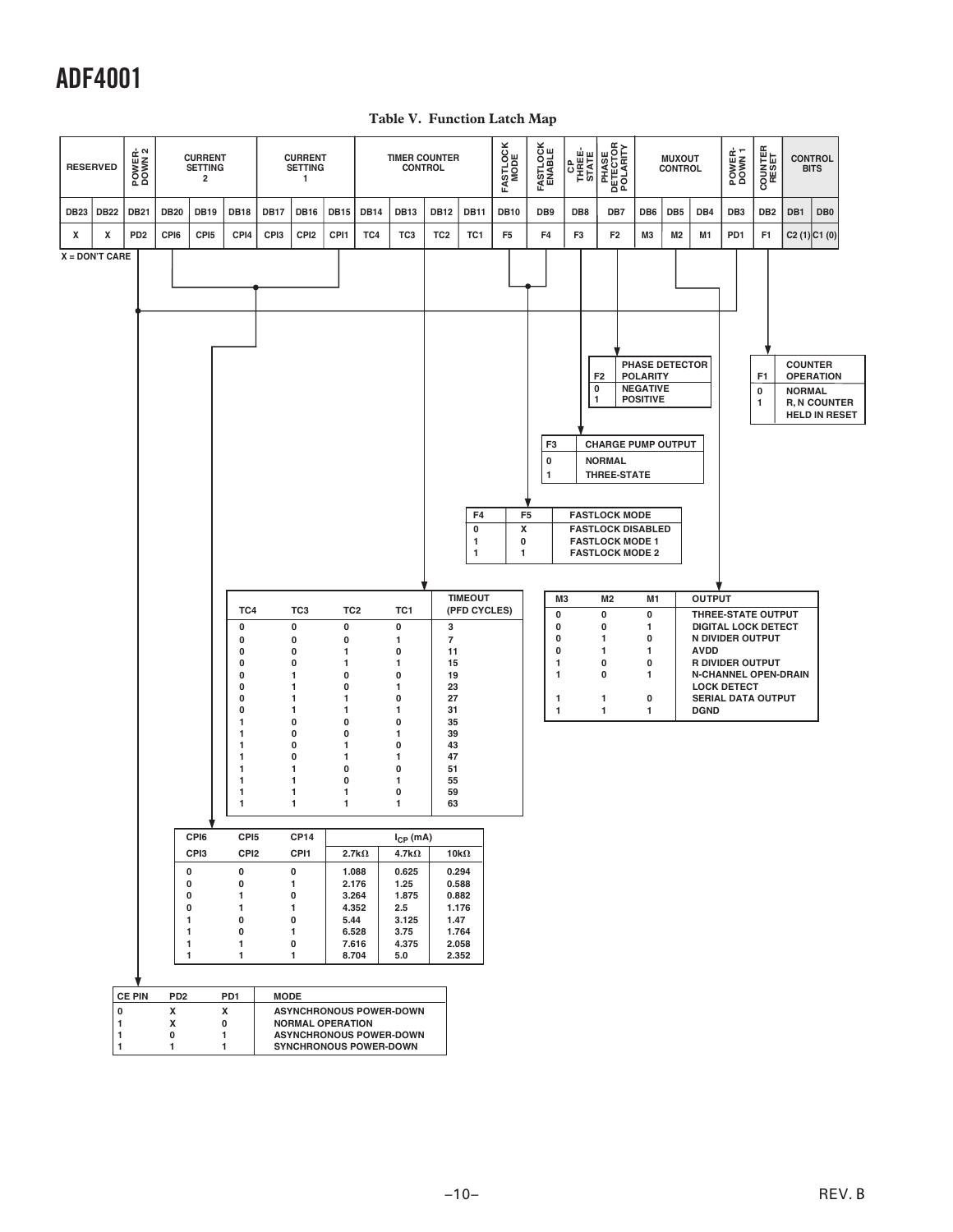| <b>RESERVED</b> |                  | POWER-<br>DOWN 2 |                                                                                 | <b>CURRENT</b><br><b>SETTING</b><br>$\overline{\mathbf{2}}$ |                                                                                                                                                                                                                                                  |                  | <b>CURRENT</b><br><b>SETTING</b><br>1                                                                                                                                                                 |                                                                                                                                                     |                                                                             | <b>TIMER COUNTER</b><br><b>CONTROL</b>                                                                                                                                                         |                                                                                                                 |                                                                                                                                            | <b>FASTLOCK</b><br>MODE          | <b>FASTLOCK</b><br>ENABLE                          | CP<br>THREE-<br>STATE                                                    |                                                                                                                                                                                                                                                                                                                     | <b>PHASE<br/>DETECTOR<br/>POLARITY</b> |                                                                                                                            | <b>MUXOUT</b><br><b>CONTROL</b> |                                             | POWER-<br>DOWN 1                                                                                                                                                                  | <b>COUNTER</b><br>RESET            |                                 | <b>CONTROL</b><br><b>BITS</b>                                   |  |
|-----------------|------------------|------------------|---------------------------------------------------------------------------------|-------------------------------------------------------------|--------------------------------------------------------------------------------------------------------------------------------------------------------------------------------------------------------------------------------------------------|------------------|-------------------------------------------------------------------------------------------------------------------------------------------------------------------------------------------------------|-----------------------------------------------------------------------------------------------------------------------------------------------------|-----------------------------------------------------------------------------|------------------------------------------------------------------------------------------------------------------------------------------------------------------------------------------------|-----------------------------------------------------------------------------------------------------------------|--------------------------------------------------------------------------------------------------------------------------------------------|----------------------------------|----------------------------------------------------|--------------------------------------------------------------------------|---------------------------------------------------------------------------------------------------------------------------------------------------------------------------------------------------------------------------------------------------------------------------------------------------------------------|----------------------------------------|----------------------------------------------------------------------------------------------------------------------------|---------------------------------|---------------------------------------------|-----------------------------------------------------------------------------------------------------------------------------------------------------------------------------------|------------------------------------|---------------------------------|-----------------------------------------------------------------|--|
| <b>DB23</b>     | <b>DB22</b>      | <b>DB21</b>      | <b>DB20</b>                                                                     | <b>DB19</b>                                                 | <b>DB18</b>                                                                                                                                                                                                                                      | <b>DB17</b>      | <b>DB16</b>                                                                                                                                                                                           | <b>DB15</b>                                                                                                                                         | <b>DB14</b>                                                                 | DB13                                                                                                                                                                                           | <b>DB12</b>                                                                                                     | <b>DB11</b>                                                                                                                                | <b>DB10</b>                      | DB <sub>9</sub>                                    | DB8                                                                      |                                                                                                                                                                                                                                                                                                                     | DB7                                    | DB <sub>6</sub>                                                                                                            | DB <sub>5</sub>                 | DB4                                         | DB <sub>3</sub>                                                                                                                                                                   | DB <sub>2</sub>                    | DB1                             | DB <sub>0</sub>                                                 |  |
| х               | х                | PD <sub>2</sub>  | CPI6                                                                            | CPI <sub>5</sub>                                            | CPI4                                                                                                                                                                                                                                             | CP <sub>13</sub> | CPI <sub>2</sub>                                                                                                                                                                                      | CPI1                                                                                                                                                | TC4                                                                         | TC3                                                                                                                                                                                            | TC <sub>2</sub>                                                                                                 | TC1                                                                                                                                        | F <sub>5</sub>                   | F <sub>4</sub>                                     | F3                                                                       |                                                                                                                                                                                                                                                                                                                     | F <sub>2</sub>                         | ΜЗ                                                                                                                         | M2                              | M1                                          | PD1                                                                                                                                                                               | F <sub>1</sub>                     |                                 | $C2(1)$ $C1(1)$                                                 |  |
|                 | $X = DON'T CARE$ |                  |                                                                                 |                                                             |                                                                                                                                                                                                                                                  |                  |                                                                                                                                                                                                       |                                                                                                                                                     |                                                                             |                                                                                                                                                                                                |                                                                                                                 |                                                                                                                                            |                                  |                                                    |                                                                          |                                                                                                                                                                                                                                                                                                                     |                                        |                                                                                                                            |                                 |                                             |                                                                                                                                                                                   |                                    |                                 |                                                                 |  |
|                 |                  | <b>CE PIN</b>    | $\pmb{0}$<br>$\pmb{0}$<br>0<br>$\pmb{0}$<br>1<br>1<br>1<br>1<br>PD <sub>2</sub> | CPI6<br>CPI3                                                | TC4<br>0<br>0<br>0<br>0<br>0<br>0<br>$\mathbf 0$<br>0<br>1<br>1<br>1<br>1<br>1<br>1<br>1<br>1<br>CPI <sub>5</sub><br>CPI <sub>2</sub><br>$\mathbf 0$<br>$\mathbf 0$<br>1<br>$\mathbf{1}$<br>$\bf{0}$<br>0<br>$\mathbf{1}$<br>$\mathbf{1}$<br>PD1 | <b>MODE</b>      | TC3<br>0<br>0<br>0<br>0<br>1<br>1<br>1<br>1<br>0<br>0<br>0<br>0<br>1<br>1<br>1<br>1<br><b>CP14</b><br>CPI1<br>$\pmb{0}$<br>$\mathbf{1}$<br>0<br>1<br>$\mathbf 0$<br>$\mathbf{1}$<br>0<br>$\mathbf{1}$ | TC <sub>2</sub><br>$\pmb{0}$<br>0<br>1<br>1<br>0<br>0<br>1<br>1<br>$\bf{0}$<br>0<br>1<br>1<br>$\bf{0}$<br>0<br>$\mathbf{1}$<br>$\mathbf{1}$<br>5.44 | $2.7k\Omega$<br>1.088<br>2.176<br>3.264<br>4.352<br>6.528<br>7.616<br>8.704 | TC1<br>0<br>1<br>0<br>1<br>0<br>1<br>0<br>1<br>0<br>1<br>0<br>1<br>0<br>1<br>0<br>1<br>$I_{\text{CP}}$ (mA)<br>4.7k $\Omega$<br>0.625<br>1.25<br>1.875<br>2.5<br>3.125<br>3.75<br>4.375<br>5.0 | 3<br>$\overline{7}$<br>11<br>15<br>19<br>23<br>27<br>31<br>35<br>39<br>43<br>47<br>51<br>55<br>59<br>63<br>1.47 | F4<br>$\pmb{0}$<br>1<br>1<br><b>TIMEOUT</b><br>(PFD CYCLES)<br>10k $\Omega$<br>0.294<br>0.588<br>0.882<br>1.176<br>1.764<br>2.058<br>2.352 | x<br>$\mathbf 0$<br>$\mathbf{1}$ | F <sub>3</sub><br>$\pmb{0}$<br>1<br>F <sub>5</sub> | MЗ<br>0<br>0<br>$\pmb{0}$<br>0<br>$\mathbf{1}$<br>1<br>1<br>$\mathbf{1}$ | F <sub>2</sub><br>0<br>$\mathbf{1}$<br><b>CHARGE PUMP OUTPUT</b><br><b>NORMAL</b><br><b>THREE-STATE</b><br><b>FASTLOCK MODE</b><br><b>FASTLOCK DISABLED</b><br><b>FASTLOCK MODE 1</b><br><b>FASTLOCK MODE 2</b><br>M <sub>2</sub><br>$\mathbf 0$<br>0<br>$\mathbf{1}$<br>1<br>0<br>$\mathbf 0$<br>1<br>$\mathbf{1}$ |                                        | <b>POLARITY</b><br><b>NEGATIVE</b><br><b>POSITIVE</b><br>M <sub>1</sub><br>0<br>1<br>0<br>1<br>0<br>1<br>0<br>$\mathbf{1}$ | PHASE DETECTOR                  | <b>OUTPUT</b><br><b>AVDD</b><br><b>DGND</b> | THREE-STATE OUTPUT<br><b>DIGITAL LOCK DETECT</b><br>N DIVIDER OUTPUT<br><b>R DIVIDER OUTPUT</b><br><b>N-CHANNEL OPEN-DRAIN</b><br><b>LOCK DETECT</b><br><b>SERIAL DATA OUTPUT</b> | F <sub>1</sub><br>$\mathbf 0$<br>1 | <b>COUNTER</b><br><b>NORMAL</b> | <b>OPERATION</b><br><b>R, N COUNTER</b><br><b>HELD IN RESET</b> |  |
|                 | $\pmb{0}$        |                  | X                                                                               |                                                             | x                                                                                                                                                                                                                                                |                  |                                                                                                                                                                                                       |                                                                                                                                                     |                                                                             | ASYNCHRONOUS POWER-DOWN                                                                                                                                                                        |                                                                                                                 |                                                                                                                                            |                                  |                                                    |                                                                          |                                                                                                                                                                                                                                                                                                                     |                                        |                                                                                                                            |                                 |                                             |                                                                                                                                                                                   |                                    |                                 |                                                                 |  |
|                 | 1<br>1           |                  | X<br>0                                                                          |                                                             | 0<br>1                                                                                                                                                                                                                                           |                  | <b>NORMAL OPERATION</b>                                                                                                                                                                               |                                                                                                                                                     |                                                                             | <b>ASYNCHRONOUS POWER-DOWN</b>                                                                                                                                                                 |                                                                                                                 |                                                                                                                                            |                                  |                                                    |                                                                          |                                                                                                                                                                                                                                                                                                                     |                                        |                                                                                                                            |                                 |                                             |                                                                                                                                                                                   |                                    |                                 |                                                                 |  |

**Table VI. Initialization Latch Map**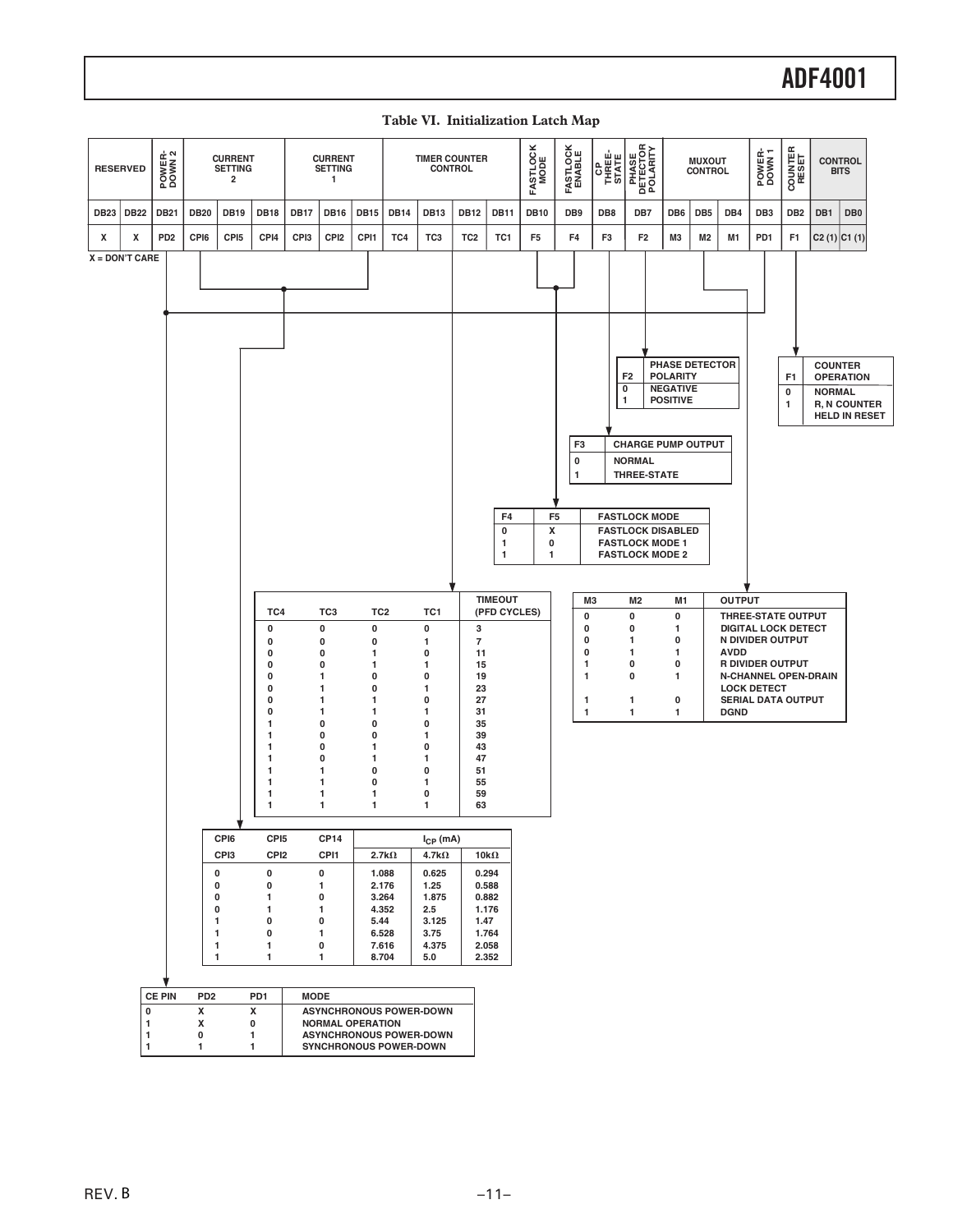#### **FUNCTION LATCH**

With C2, C1 set to 1, 0, the on-chip function latch will be programmed. Table V shows the input data format for programming the function latch.

#### **Counter Reset**

DB2 (F1) is the counter reset bit. When this is 1, the R counter and the A, B counters are reset. For normal operation, this bit should be 0. Upon powering up, the F1 bit needs to be disabled, and the N counter resumes counting in close alignment with the R counter. (The maximum error is one prescaler cycle.)

#### **Power-Down**

DB3 (PD1) and DB21 (PD2) on the ADF4001 family provide programmable power-down modes. They are enabled by the CE pin.

When the CE pin is low, the device is immediately disabled regardless of the states of PD2, PD1.

In the programmed asynchronous power-down, the device powers down immediately after latching a 1 into Bit PD1, with the condition that PD2 has been loaded with a 0.

In the programmed synchronous power-down, the device powerdown is gated by the charge pump to prevent unwanted frequency jumps. Once the power-down is enabled by writing a 1 into Bit PD1 (on condition that a 1 has also been loaded to PD2), the device will go into power-down on the occurrence of the next charge pump event.

When a power-down is activated (either synchronous or asynchronous mode, including CE pin activated power-down), the following events occur:

- All active dc current paths are removed.
- The R, N, and timeout counters are forced to their load state conditions.
- The charge pump is forced into three-state mode.
- The digital clock detect circuitry is reset.
- The  $RF_{IN}$  input is debiased.
- The reference input buffer circuitry is disabled.
- The input register remains active and capable of loading and latching data.

#### **MUXOUT Control**

The on-chip multiplexer is controlled by M3, M2, M1 on the ADF4001. Table V shows the truth table.

#### **Fastlock Enable Bit**

DB9 of the function latch is the fastlock enable bit. Only when this is 1 is fastlock enabled.

#### **Fastlock Mode Bit**

DB10 of the function latch is the fastlock mode bit. When fastlock is enabled, this bit determines which fastlock mode is used. If the fastlock mode bit is 0, fastlock mode 1 is selected; if the fastlock mode bit is 1, fastlock mode 2 is selected.

#### *Fastlock Mode 1*

The charge pump current is switched to the contents of Current Setting 2.

The device enters fastlock by having a 1 written to the CP gain bit in the N counter latch. The device exits fastlock by having a 0 written to the CP gain bit in the AB counter latch.

#### *Fastlock Mode 2*

The charge pump current is switched to the contents of Current Setting 2.

The device enters fastlock by having a 1 written to the CP gain bit in the N counter latch. The device exits fastlock under the control of the timer counter. After the timeout period determined by the value in TC4–TC1, the CP gain bit in the N counter latch is automatically reset to 0 and the device reverts to normal mode instead of fastlock. See Table V for the timeout periods.

#### **Timer Counter Control**

The user has the option of programming two charge pump currents. The intent is that the Current Setting 1 is used when the RF output is stable and the system is in a static state. Current Setting 2 is meant to be used when the system is dynamic and in a state of change (i.e., when a new output frequency is programmed). The normal sequence of events is as follows.

The user initially decides what the preferred charge pump currents are going to be. For example, they may choose 2.5 mA as Current Setting 1 and 5 mA as Current Setting 2.

At the same time, they must also decide how long they want the secondary current to stay active before reverting to the primary current. This is controlled by the Timer Counter Control Bits DB14 to DB11 (TC4–TC1) in the function latch. The truth table is given in Table V.

Now, when the user wishes to program a new output frequency, they can simply program the N counter latch with new value for N. At the same time, they can set the CP gain bit to a 1, which sets the charge pump with the value in CPI6–CPI4 for a period of time determined by TC4–TC1. When this time is up, the charge pump current reverts to the value set by CPI3–CPI1. At the same time, the CP gain bit in the N counter latch is reset to 0 and is now ready for the next time that the user wishes to change the frequency.

Note that there is an enable feature on the timer counter. It is enabled when Fastlock Mode 2 is chosen by setting the fastlock mode bit (DB10) in the function latch to 1.

#### **Charge Pump Currents**

CPI3, CPI2, CPI1 program Current Setting 1 for the charge pump. CPI6, CPI5, CPI4 program Current Setting 2 for the charge pump. The truth table is given in Table V.

#### **PD Polarity**

This bit sets the PD polarity bit (see Table V).

#### **CP Three-State**

This bit sets the CP output pin. With the bit set high, the CP output is put into three-state. With the bit set low, the CP output is enabled.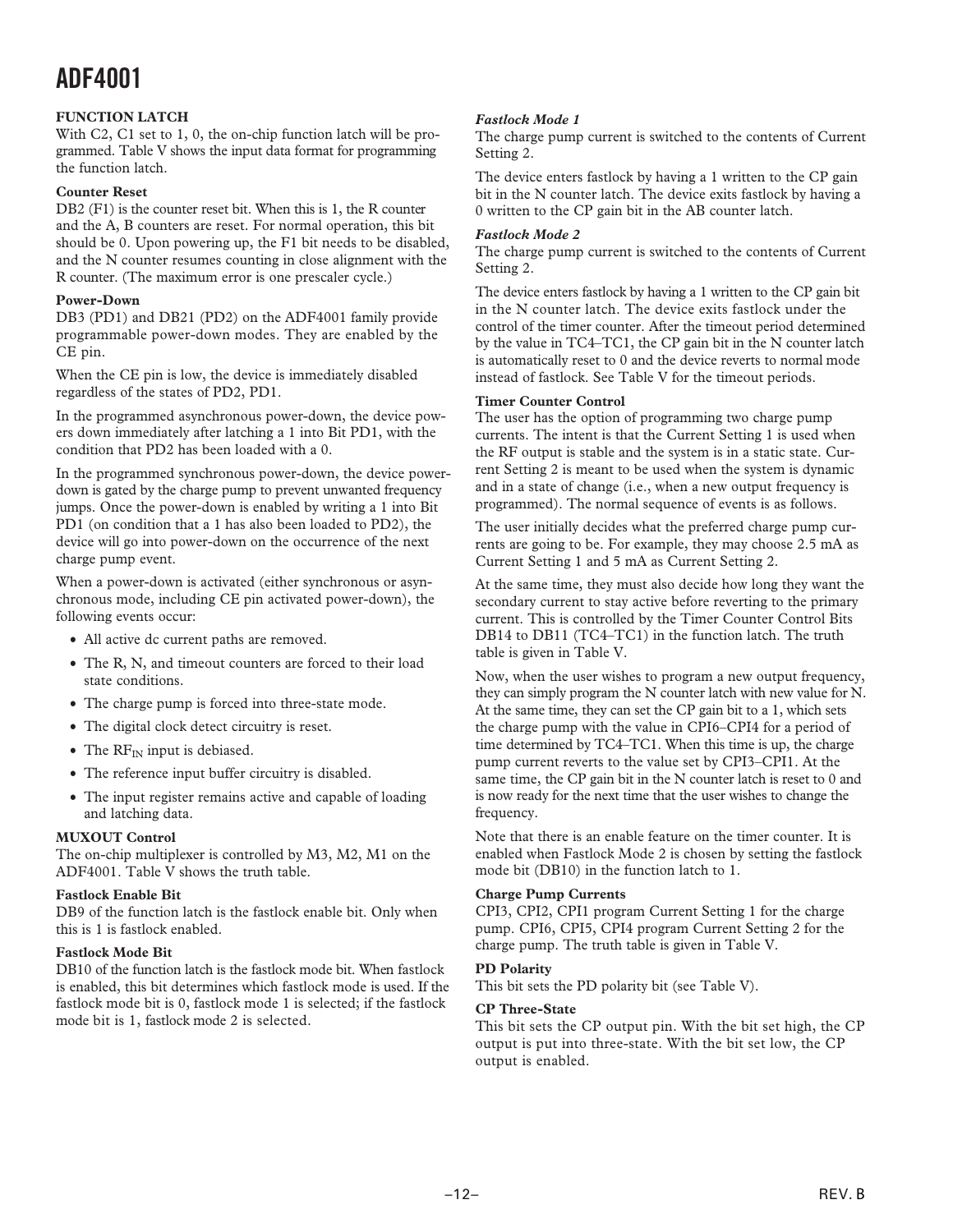#### **INITIALIZATION LATCH**

When  $C_2$ ,  $C_1 = 1$ , 1, the initialization latch is programmed. This is essentially the same as the function latch (programmed when C2, C1 =  $1, 0$ ).

However, when the initialization latch is programmed, there is an additional internal reset pulse applied to the R and N counters. This pulse ensures that the N counter is at a load point when the N counter data is latched, and the device will begin counting in close phase alignment.

If the latch is programmed for synchronous power-down (the CE pin is high; PD1 bit is high; and PD2 bit is low), the internal pulse also triggers this power-down. The oscillator input buffer is unaffected by the internal reset pulse, so close phase alignment is maintained when counting resumes.

When the first N counter data is latched after initialization, the internal reset pulse is again activated. However, successive N counter loads will not trigger the internal reset pulse.

#### **DEVICE PROGRAMMING AFTER INITIAL POWER-UP**

After initially powering up the device, there are three ways to program the device.

#### **Initialization Latch Method**

Apply  $V_{DD}$ .

Program the initialization latch (11 in 2 LSB of input word). Make sure that F1 bit is programmed to 0.

Do an R load (00 in 2 LSBs).

Do an N load (01 in 2 LSBs).

When the initialization latch is loaded, the following occurs:

- 1. The function latch contents are loaded.
- 2. An internal pulse resets the R, N, and timeout counters to load state conditions and also three-states the charge pump. Note that the prescaler band gap reference and the oscillator input buffer are unaffected by the internal reset pulse, allowing close phase alignment when counting resumes.
- 3. Latching the first N counter data after the initialization word will activate the same internal reset pulse. Successive N loads will not trigger the internal reset pulse unless there is another initialization.

#### **CE Pin Method**

Apply  $V_{DD}$ .

Bring CE low to put the device into power-down. This is an asynchronous power-down in that it happens immediately.

Program the function latch (10). Program the R counter latch (00).

Program the N counter latch (01).

Bring CE high to take the device out of power-down. The R and AB counters will now resume counting in close alignment.

Note that after CE goes high, a duration of 1  $\mu$ s may be required for the prescaler band gap voltage and oscillator input buffer bias to reach steady state.

CE can be used to power the device up and down to check for channel activity. The input register does not need to be reprogrammed each time the device is disabled and enabled as long as it has been programmed at least once after  $V_{DD}$  was initially applied.

#### **Counter Reset Method**

Apply  $V_{DD}$ .

Do a function latch load (10 in 2 LSBs). As part of this, load 1 to the F1 bit. This enables the counter reset.

Do an R counter load (00 in 2 LSBs).

Do an N counter load (01 in 2 LSBs).

Do a function latch load (10 in 2 LSBs). As part of this, load 0 to the F1 bit. This disables the counter reset.

This sequence provides the same close alignment as the initialization method. It offers direct control over the internal reset. Note that counter reset holds the counters at load point and three-states the charge pump but does not trigger synchronous power-down. The counter reset method requires an extra function latch load compared to the initialization latch method.

#### **APPLICATION**

#### **Extremely Stable, Low Jitter Reference Clock for GSM Base Station Transmitter**

Figure 7 shows the ADF4001 being used with a VCXO to produce an extremely stable, low jitter reference clock for a GSM base station local oscillator (LO).



#### Figure 7. Low Jitter, Stable Clock Source for GSM Base Station Local Oscillator Circuit

The system reference signal is applied to the circuit at  $REF_{IN}$ . Typical GSM systems would have a very stable OCXO as the clock source for the entire base station. However, distribution of this signal around the base station makes it susceptible to noise and spurious pickup. It is also open to pulling from the various loads it may need to drive.

The charge pump output of the ADF4001 (Pin 2 of the TSSOP) drives the loop filter and the 13 MHz VCXO. The VCXO output is fed back to the RF input of the ADF4001 and also drives the reference (REF<sub>IN</sub>) for the LO. A T-circuit configuration provides 50  $\Omega$  matching between the VCXO output, the LO REF<sub>IN</sub>, and the RF<sub>IN</sub> terminal of the ADF4001.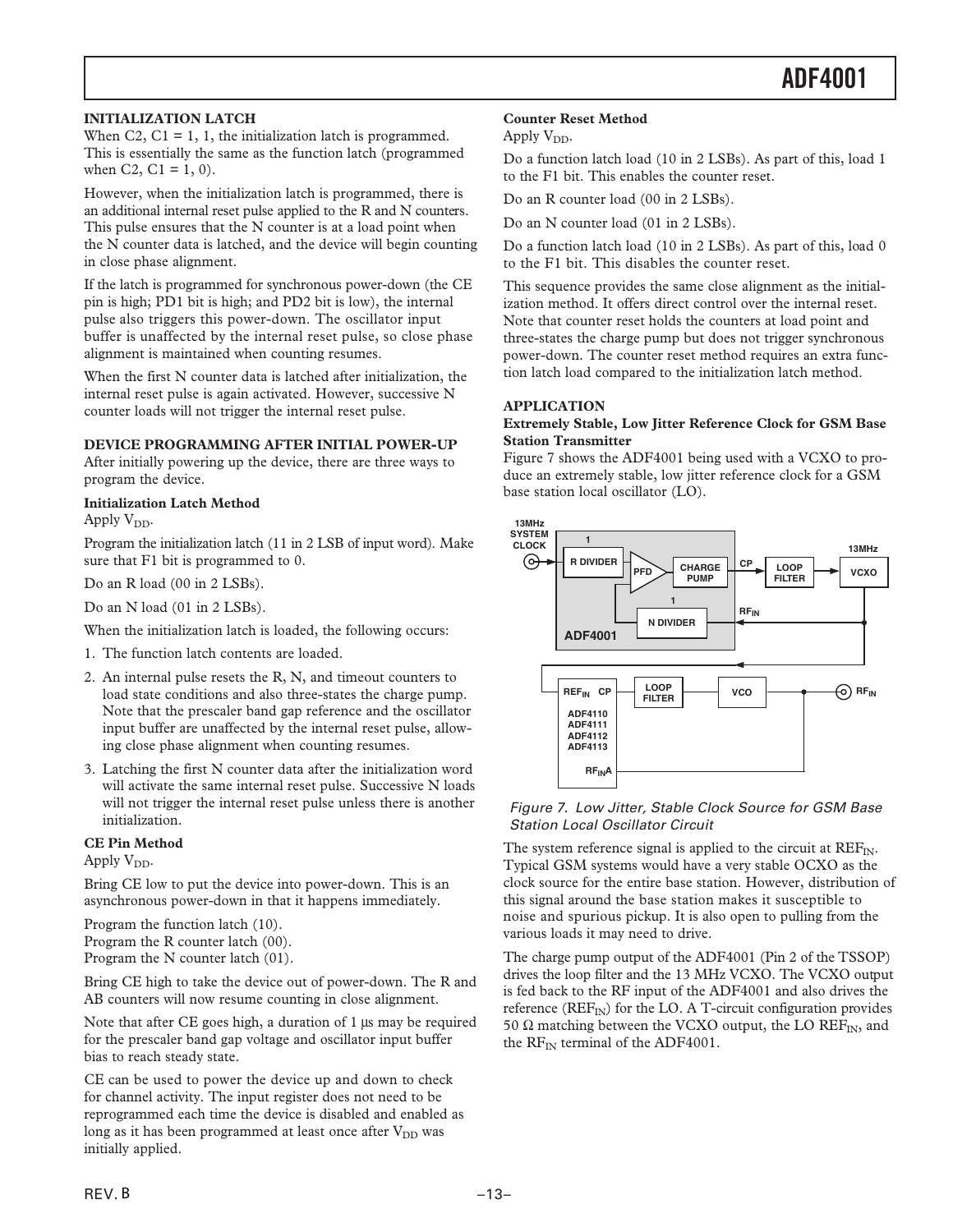#### **COHERENT CLOCK GENERATION**

When testing A/D converters, it is often advantageous to use a coherent test system, that is, a system that ensures a specific relationship between the A/D converter input signal and the A/D converter sample rate. Thus, when doing an FFT on this data, there is no longer any need to apply the window weighting function. Figure 8 shows how the ADF4001 can be used to handle all the possible combinations of the input signal frequency and sampling rate. The first ADF4001 is phase locked to a VCO. The output of the VCO is also fed into the N divider of the second ADF4001. This results in both ADF4001s being coherent with the  $REF_{IN}$ . Since the  $REF_{IN}$  comes from the signal generator, the MUXOUT signal of the second ADF4001 is coherent with the  $f_{IN}$ frequency to the ADC. This is used as  $f<sub>S</sub>$ , the sampling clock.



Figure 8. Coherent Clock Generator

#### **TRI-BAND CLOCK GENERATION CIRCUIT**

In multiband applications, it is necessary to realize different clocks from one master clock frequency. For example, GSM uses a 13 MHz system clock, WCDMA uses 19.44 MHz, and CDMA uses 19.2 MHz. The circuit in Figure 9 shows how to use the ADF4001 to generate GSM, WCDMA, and CDMA system clocks from a single 52 MHz master clock. The low RF  $f_{MIN}$  specification and the ability to program R and N values as low as  $\div$  1 makes the ADF4001 suitable for this. Other f<sub>OUT</sub> clock frequencies can be realized using the formula

$$
f_{OUT} = REF_{IN} \times (N + R)
$$

#### **SHUTDOWN CIRCUIT**

The circuit in Figure 10 shows how to shut down both the ADF4001 and the accompanying VCO. The ADG702 switch goes open circuit when a Logic 1 is applied to the IN input. The low cost switch is available in both SOT-23 and micro SOIC packages.



Figure 9. Tri-Band System Clock Generation



Figure 10. Local Oscillator Shutdown Circuit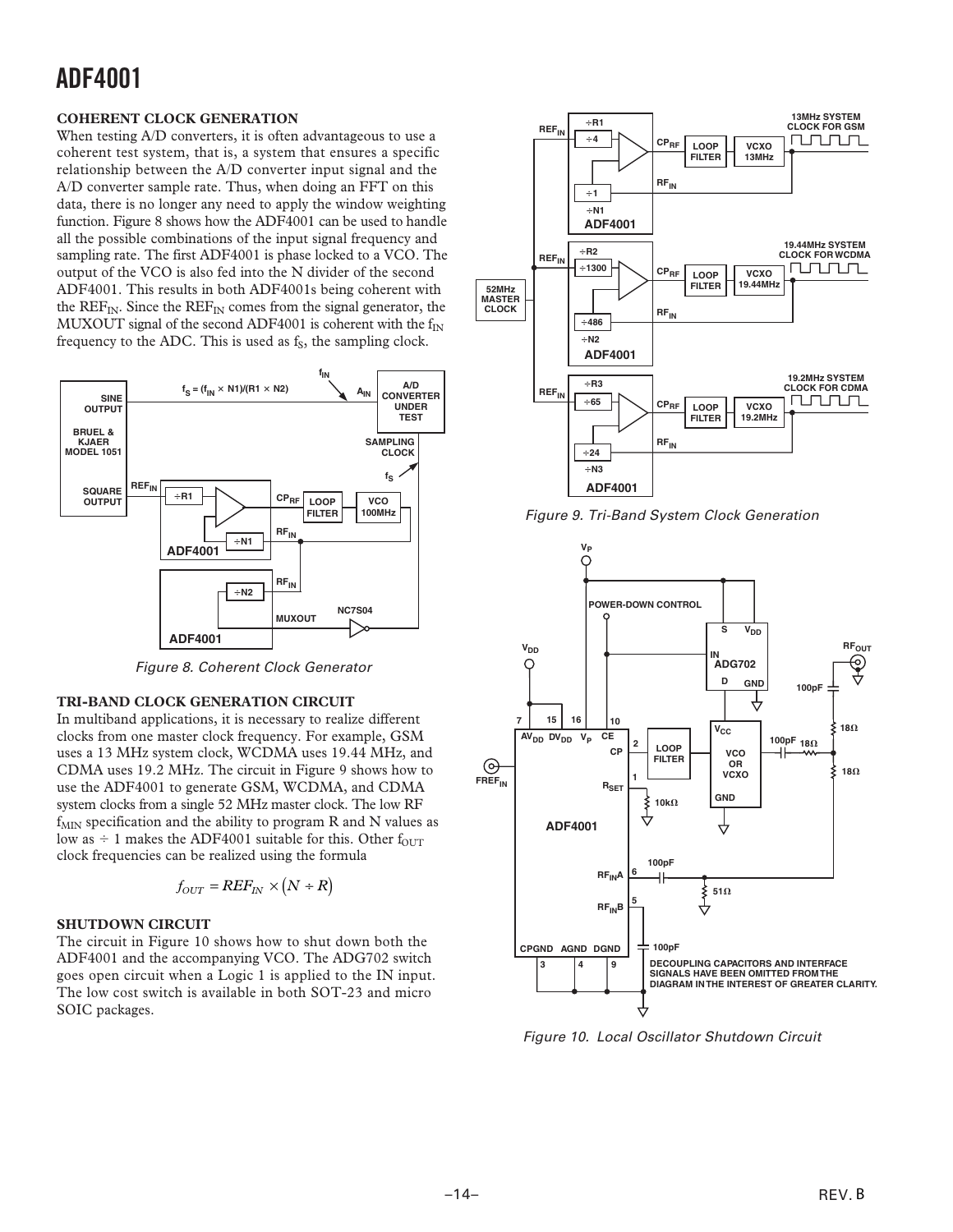#### **INTERFACING**

The ADF4001 family has a simple  $SPI^{\circledR}$  compatible serial interface for writing to the device. SCLK, SDATA, and LE control the data transfer. When LE (latch enable) goes high, the 24 bits that have been clocked into the input register on each rising edge of SCLK will be transferred to the appropriate latch. See Figure 1 for the Timing Diagram and Table I for the Latch Truth Table.

The maximum allowable serial clock rate is 20 MHz. This means that the maximum update rate possible for the device is 833 kHz or one update every 1.2 ms. This is certainly more than adequate for systems with typical lock times in hundreds of microseconds.

#### **ADuC812 Interface**

Figure 11 shows the interface between the ADF4001 family and the ADuC812 MicroConverter®. Since the ADuC812 is based on an 8051 core, this interface can be used with any 8051-based microcontroller. The MicroConverter is set up for SPI master mode with CPHA = 0. To initiate the operation, the I/O port driving LE is brought low. Each latch of the ADF4001 family needs a 24-bit word. This is accomplished by writing three 8-bit bytes from the MicroConverter to the device. When the third byte has been written, the LE input should be brought high to complete the transfer.

On first applying power to the ADF4001 family, it needs three writes (one each to the R counter latch, the N counter latch, and the initialization latch) for the output to become active.

I/O port lines on the ADuC812 are also used to control powerdown (CE input) and to detect lock (MUXOUT configured as lock detect and polled by the port input).

When operating in the mode described, the maximum SCLOCK rate of the ADuC812 is 4 MHz. This means that the maximum rate at which the output frequency can be changed will be 166 kHz.



Figure 11. ADuC812 to ADF4001 Family Interface

#### **ADSP-2181 Interface**

Figure 12 shows the interface between the ADF4001 family and the ADSP-21xx digital signal processor. The ADF4001 family needs a 24-bit serial word for each latch write. The easiest way to accomplish this using the ADSP-21xx family is to use the autobuffered transmit mode of operation with alternate framing. This provides a means for transmitting an entire block of serial data before an interrupt is generated. Set up the word length for 8 bits and use three memory locations for each 24-bit word. To program each 24-bit latch, store the three 8-bit bytes, enable the autobuffered mode, and then write to the transmit register of the DSP. This last operation initiates the autobuffer transfer.



Figure 12. ADSP-21xx to ADF4001 Family Interface

#### **PCB DESIGN GUIDELINES FOR CHIP SCALE PACKAGE**

The leads on the chip package (CP-20) are rectangular. The printed circuit board pad for these should be 0.1 mm longer than the package lead length and 0.05 mm wider than the package lead width. The lead should be centered on the pad to ensure that the solder joint size is maximized.

The bottom of the chip scale package has a central thermal pad. The thermal pad on the printed circuit board should be at least as large as this exposed pad. On the printed circuit board, there should be a clearance of at least 0.25 mm between the thermal pad and the inner edge of the pad pattern. This will ensure that shorting is avoided.

Thermal vias may be used on the printed circuit board thermal pad to improve thermal performance of the package. If vias are used, they should be incorporated in the thermal pad at 1.2 mm pitch grid. The via diameter should be between 0.3 mm and 0.33 mm, and the via barrel should be plated with 1 oz. copper to plug the via.

The user should connect the printed circuit board thermal pad to AGND.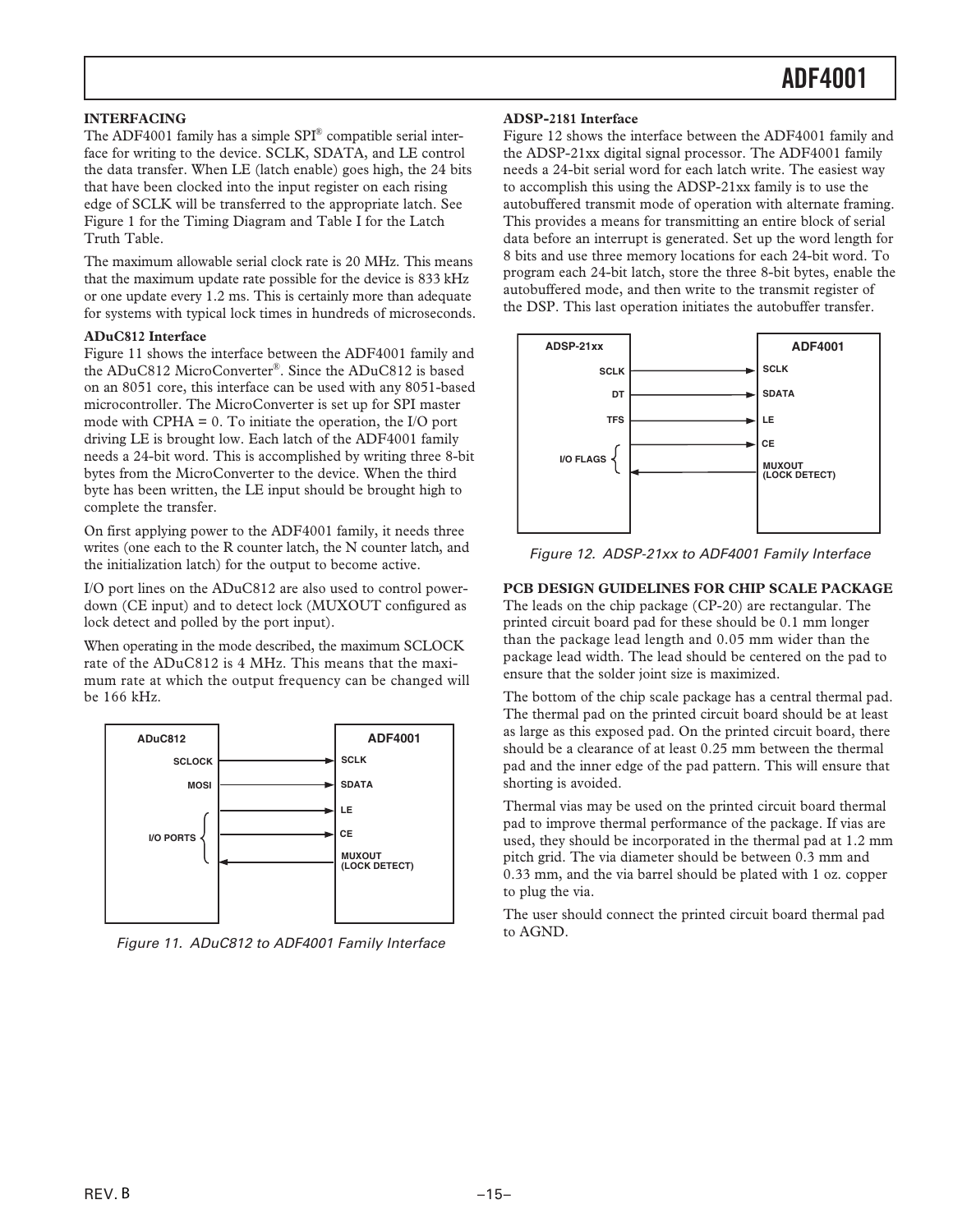### OUTLINE DIMENSIONS



**COMPLIANT TO JEDEC STANDARDS MO-220-WGGD-1.**

Figure 14. 20-Lead Lead Frame Chip Scale Package [LFCSP\_WQ] 4 mm × 4 mm, Very Very Thin Quad  $(CP-2O-6)$ Dimensions shown in millimeters

**08-16-2010-B**

08-16-2010-B

#### **ORDERING GUIDE**

| Model <sup>1</sup> | <b>Temperature Range</b>           | <b>Package Description</b>                        | <b>Package Option</b> |
|--------------------|------------------------------------|---------------------------------------------------|-----------------------|
| ADF4001BRU         | $-40^{\circ}$ C to $+85^{\circ}$ C | 16-Lead Thin Shrink Small Outline Package [TSSOP] | <b>RU-16</b>          |
| ADF4001BRU-REEL    | $-40^{\circ}$ C to $+85^{\circ}$ C | 16-Lead Thin Shrink Small Outline Package [TSSOP] | <b>RU-16</b>          |
| ADF4001BRU-REEL7   | $-40^{\circ}$ C to $+85^{\circ}$ C | 16-Lead Thin Shrink Small Outline Package [TSSOP] | <b>RU-16</b>          |
| ADF4001BRUZ        | $-40^{\circ}$ C to $+85^{\circ}$ C | 16-Lead Thin Shrink Small Outline Package [TSSOP] | <b>RU-16</b>          |
| ADF4001BRUZ-R7     | $-40^{\circ}$ C to $+85^{\circ}$ C | 16-Lead Thin Shrink Small Outline Package [TSSOP] | <b>RU-16</b>          |
| ADF4001BRUZ-RL     | $-40^{\circ}$ C to $+85^{\circ}$ C | 16-Lead Thin Shrink Small Outline Package [TSSOP] | <b>RU-16</b>          |
| ADF4001BCPZ        | $-40^{\circ}$ C to $+85^{\circ}$ C | 20-Lead Lead Frame Chip Scale Package [LFCSP_WQ]  | $CP-20-6$             |
| ADF4001BCPZ-RI     | $-40^{\circ}$ C to $+85^{\circ}$ C | 20-Lead Lead Frame Chip Scale Package [LFCSP_WQ]  | $CP-20-6$             |
| ADF4001BCPZ-RL7    | $-40^{\circ}$ C to $+85^{\circ}$ C | 20-Lead Lead Frame Chip Scale Package [LFCSP_WQ]  | $CP-20-6$             |
| EV-ADF4001SD1Z     |                                    | <b>Evaluation Board</b>                           |                       |

1 Z = RoHS Compliant Part.